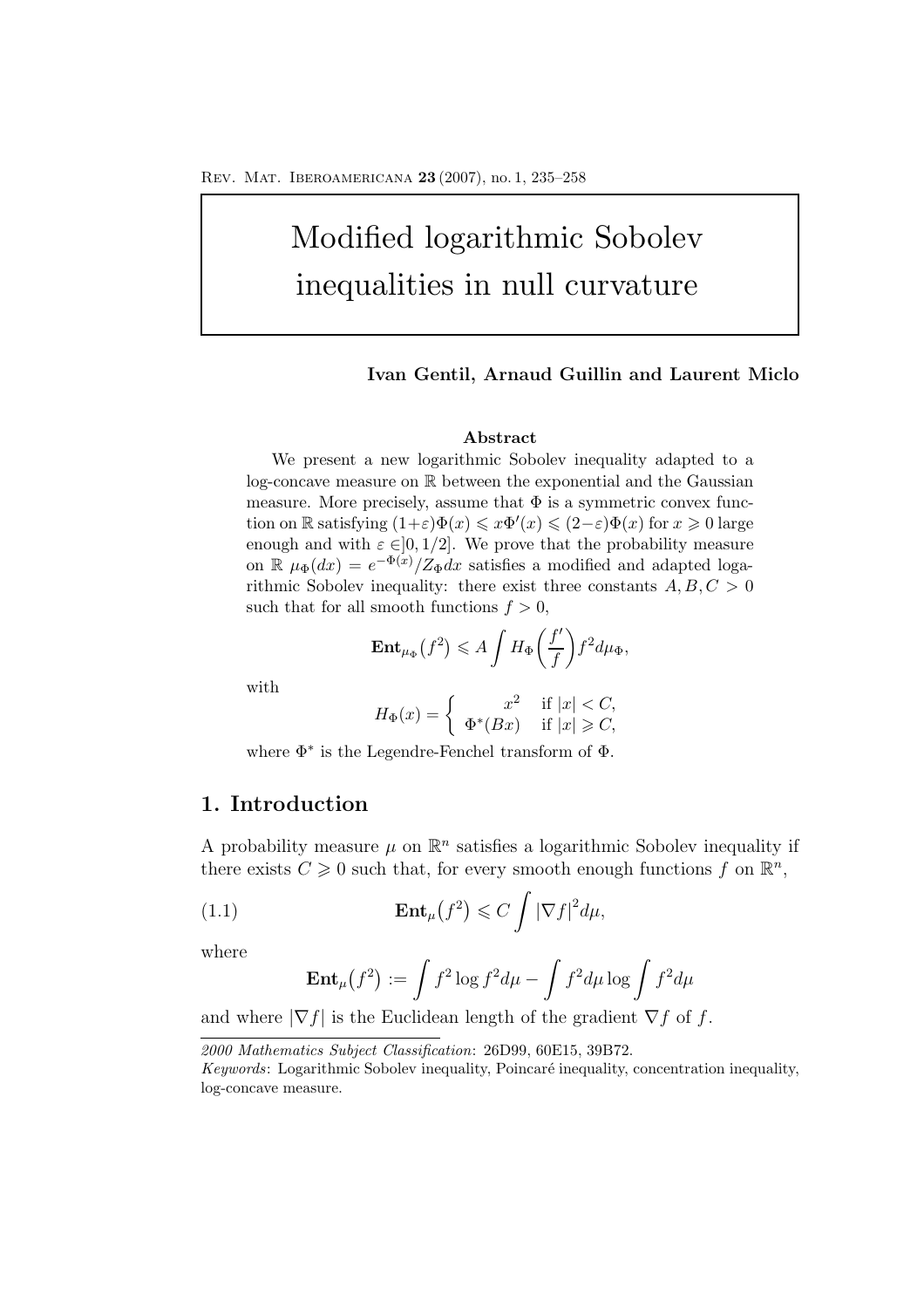Gross in [9] defines this inequality and shows that the canonical Gaussian measure with density  $(2\pi)^{-n/2}e^{-|x|^2/2}$  with respect to the Lebesgue measure on  $\mathbb{R}^n$  is the basic example of measure  $\mu$  satisfying (1.1) with the optimal constant  $C = 2$ . Since then, many results have presented measures satisfying such an inequality, among them the famous Bakry-Emery **Γ**<sub>2</sub>-criterion, that we recall now in our particular case. Let  $\Phi$  a  $\mathcal{C}^2$  function on  $\mathbb{R}^n$  and note  $\mu_{\Phi}(dx) = \exp(-\Phi(x))/Z_{\Phi}dx$ ,  $Z_{\Phi}$  being the normalization constant so that  $\mu_{\Phi}$  is a probability measure on  $\mathbb{R}^n$ . Assume that there exists  $\lambda > 0$  such that

(1.2) 
$$
\forall x \in \mathbb{R}^n, \quad \text{Hess}(\Phi(x)) \geq \lambda \text{Id},
$$

in the sense of symmetric matrix. Then Bakry and Emery proved that  $\mu$  is satisfying inequality (1.1) with an optimal constant  $C \in [0, 2/\lambda]$ . We refer to [3, 2] for the **Γ2**-criterion and to [1, 10] for a review on logarithmic Sobolev inequality.

The interest of this paper is to give a logarithmic Sobolev inequality when the probability measure  $\mu_{\Phi}$  on R defined before does not satisfy (1.2) but  $\Phi''(x) \geq 0, \forall x \in \mathbb{R}$ . A first answer is given for the following particular measure: let  $\alpha \geq 1$  and define the probability measure  $\mu_{\alpha}$  on  $\mathbb R$  by

(1.3) 
$$
\mu_{\alpha}(dx) = \frac{1}{Z_{\alpha}} e^{-|x|^{\alpha}} dx,
$$

where  $Z_{\alpha} = \int e^{-|x|^{\alpha}} dx$ .

The authors prove, in [8], that for  $1 < \alpha < 2$ , the measure  $\mu_{\alpha}$  satisfies the following inequalities, for all smooth functions such that  $f \geqslant 0$  and  $\int f^2 d\mu_\alpha = 1,$ 

(1.4) 
$$
\mathbf{Ent}_{\mu_{\alpha}}(f^{2}) \leq A \mathbf{Var}_{\mu_{\alpha}}(f) + B \int_{f \geqslant 2} \left| \frac{f'}{f} \right|^{3} f^{2} d\mu_{\alpha},
$$

where A and B are some constants,  $\alpha^{-1} + \beta^{-1} = 1$  and

$$
\operatorname{Var}_{\mu_{\alpha}}(f) := \int f^2 d\mu_{\alpha} - \left( \int f d\mu_{\alpha} \right)^2.
$$

It is well-known that the probability measure  $\mu_{\alpha}$  satisfies (still for  $\alpha \geqslant 1$ ) a Poincaré inequality (or spectral gap inequality), i.e. for every smooth enough function  $f$ ,

(1.5) 
$$
\mathbf{Var}_{\mu_{\alpha}}(f) \leqslant C \int |\nabla f|^2 d\mu_{\alpha},
$$

where  $0 < C < \infty$ .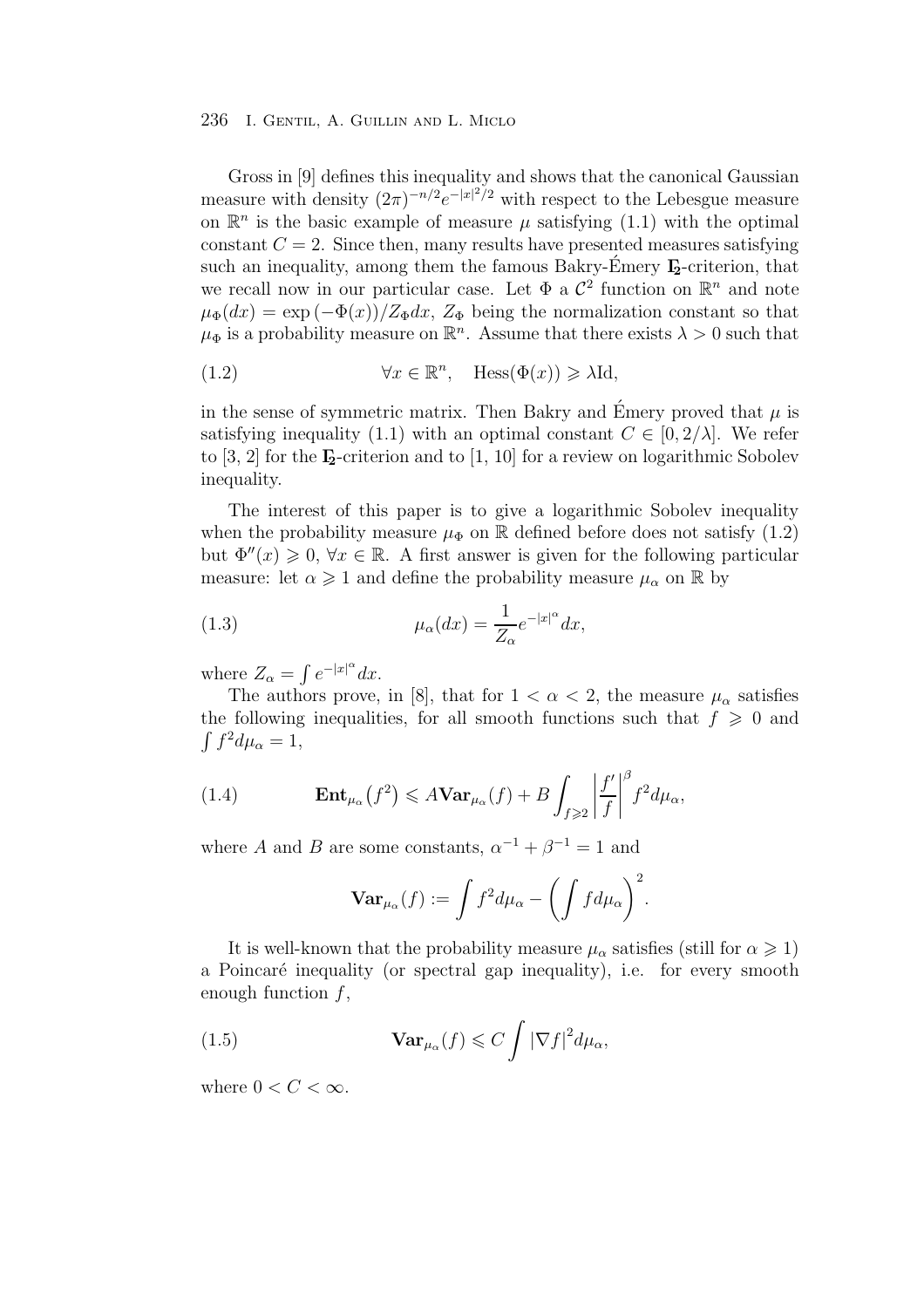Then using (1.5) and (1.4) we get that  $\mu_{\alpha}$  satisfies also this modified logarithmic Sobolev inequality for all smooth and positive function  $f$ ,

(1.6) 
$$
\mathbf{Ent}_{\mu}(f^2) \leqslant C \int H_{a,\alpha}\left(\frac{f'}{f}\right) f^2 d\mu,
$$

here and in the whole paper the convention that  $0 \cdot \infty = 0$  is assumed, otherwise stated where a and C are positive constants and

$$
H_{a,\alpha}(x) = \begin{cases} x^2 & \text{if } |x| < a, \\ |x|^\beta & \text{if } |x| \ge a, \end{cases}
$$

with  $1/\alpha + 1/\beta = 1$ . This version of logarithmic Sobolev inequality admits a n dimensional version, for all smooth function f on  $\mathbb{R}^n$ ,

(1.7) 
$$
\mathbf{Ent}_{\mu_{\alpha}^{\otimes n}}(f^2) \leqslant C \int H_{a,\alpha}\left(\frac{\nabla f}{f}\right) f^2 d\mu_{\alpha}^{\otimes n},
$$

where by definition we have taken

(1.8) 
$$
H_{a,\alpha}\left(\frac{\nabla f}{f}\right) := \sum_{i=1}^n H_{a,\alpha}\left(\frac{\partial_i f}{f}\right).
$$

Note that Bobkov and Ledoux gave in [7] a corresponding result for the critical (exponential) case, when  $\alpha = 1$ .

Our main purpose here will be to establish the generalization of inequalities  $(1.4)$ ,  $(1.6)$  and  $(1.7)$  when the measure on  $\mathbb R$  is only a log-concave measure between  $e^{-|x|}$  and  $e^{-x^2}$ . More precisely, let  $\Phi$  be a function on  $\mathbb{R}$ , we say that  $\Phi$  satisfies the property  $(H)$  if this two properties are satisfied:

- $\Phi$  is a  $\mathcal{C}^2$ , symmetric and strictly convex on R.
- There exits  $M > 0$  and  $0 < \varepsilon \leq 1/2$  such that  $\Phi(M) > 0$  and

$$
\forall x \geqslant M, \ \ (1+\varepsilon)\Phi(x) \leqslant x\Phi'(x) \leqslant (2-\varepsilon)\Phi(x).
$$

We assume along the article that the function  $\Phi$  on  $\mathbb R$  verifies hypothesis (**H**).

**Remark 1.1** *The assumption* (**H**) *implies that there exists*  $m_1, m_2 > 0$  *such that*

$$
\forall x \geqslant M, \quad m_1 x^{1/(1-\varepsilon)} \leqslant \Phi(x) \leqslant m_2 x^{2-\varepsilon}.
$$

*This remark explains why, under the hypothesis* (**H**)*, the function* Φ *lies between*  $e^{-|x|}$  *and*  $e^{-x^2}$ *.* 

Due to Remark 1.1,  $\int e^{-\Phi(x)}dx < \infty$ . Then we define the probability measure  $\mu_{\Phi}$  on  $\mathbb{R}$  by

$$
\mu_{\Phi}(dx) = \frac{1}{Z_{\Phi}} e^{-\Phi(x)} dx,
$$

where  $Z_{\Phi} = \int e^{-\Phi(x)} dx$ .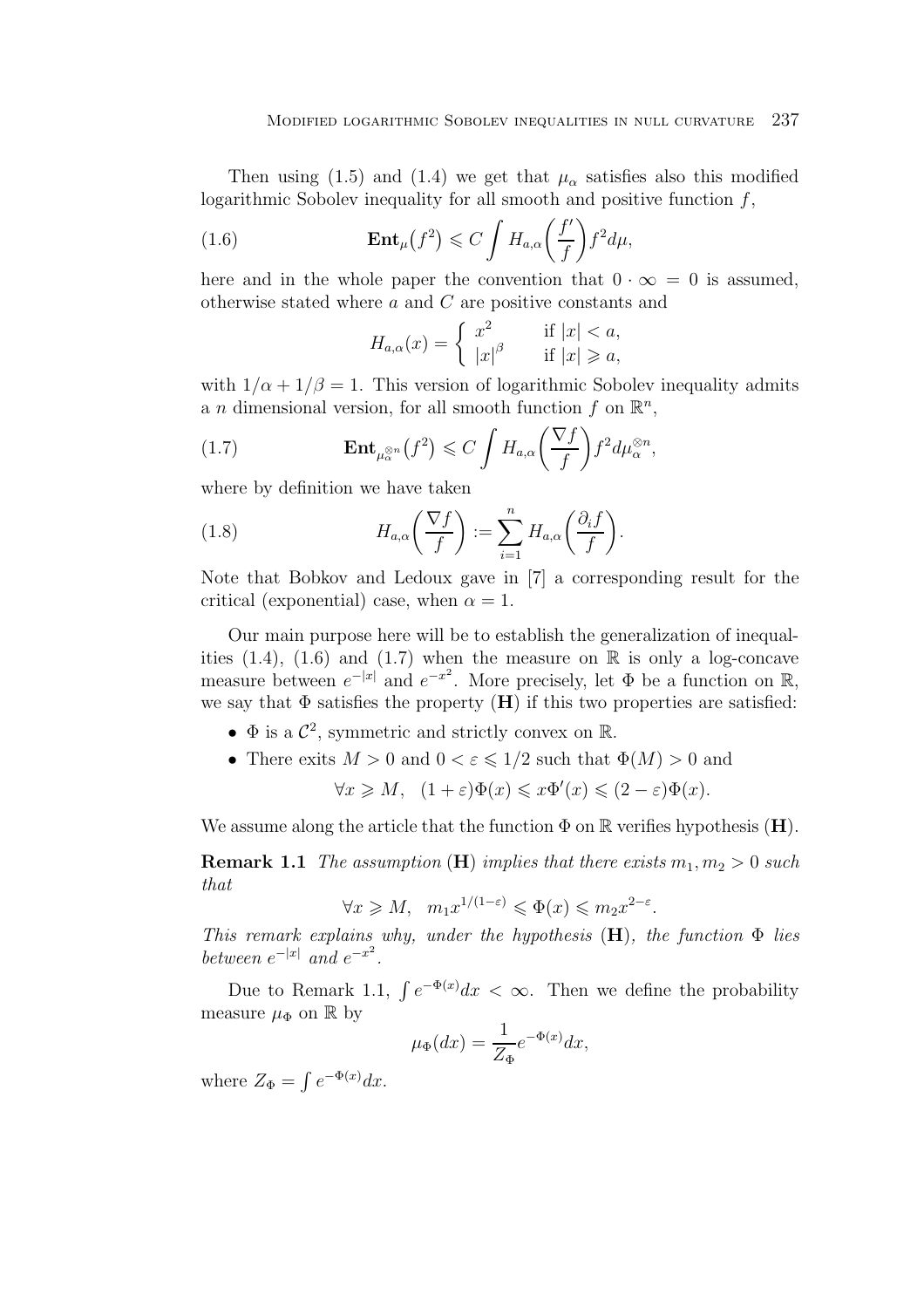The main result of this article is the following theorem:

**Theorem 1.2** *Assume* (**H**) *then there exist constants*  $A, A', B, D \geq 0$  *and*  $\kappa > 0$  such that for any smooth functions  $f \geq 0$  satisfying  $\int f^2 d\mu_{\Phi} = 1$ *we have*

(1.9) 
$$
\mathbf{Ent}_{\mu_{\Phi}}(f^2) \leq A \mathbf{Var}_{\mu_{\Phi}}(f) + A' \int_{f^2 \geq \kappa} H_{\Phi}\left(\frac{f'}{f}\right) f^2 d\mu_{\Phi},
$$

*where*

(1.10) 
$$
H_{\Phi}(x) = \begin{cases} x^2 & \text{if } |x| < D, \\ \Phi^*(Bx) & \text{if } |x| \ge D, \end{cases}
$$

*where*  $\Phi^*$  *is the Legendre-Fenchel transform of the function*  $\Phi$ ,  $\Phi^*(x)$  :=  $\sup_{y\in\mathbb{R}}\{x\cdot y-\Phi(y)\}.$ 

It is well known that the measure  $\mu_{\Phi}$  satisfies a Poincaré inequality (inequality (1.5) for the measure  $\mu_{\Phi}$ , see for example Chapter 6 of [1]). Then we obtain the following corollary:

**Corollary 1.3** *Let*  $\Phi$  *satisfying the property* (**H**) *then there exists*  $A, B, D \geq 0$ *such that for any smooth functions*  $f > 0$  *we have* 

(1.11) 
$$
\mathbf{Ent}_{\mu_{\Phi}}(f^2) \leqslant A \int H_{\Phi}\left(\frac{f'}{f}\right) f^2 d\mu_{\Phi},
$$

*where*  $H_{\Phi}$  *is defined on* (1.10).

In [8] we investigate some particular example, where we have  $\Phi(x)$  =  $|x|^{\alpha} \log^{\beta} |x|$ , for  $\alpha \in ]1,2[$  and  $\beta \in \mathbb{R}$ . Theorem 1.2 gives the result in the general case.

**Definition 1.4** Let  $\mu$  a probability measure on  $\mathbb{R}^n$ .  $\mu$  satisfies a Modified *Logarithmic Sobolev Inequality (MLSI) of function*  $H_{\Phi}$  (*defined on* (1.10)) *if there exists*  $A \geq 0$  *such that for any smooth functions*  $f > 0$  *we have* 

$$
(MLSI) \qquad \qquad \mathbf{Ent}_{\mu_{\Phi}}(f^2) \leqslant A \int H_{\Phi}\left(\frac{\nabla f}{f}\right) f^2 d\mu_{\Phi},
$$

*where*

$$
H_{\Phi}\left(\frac{\nabla f}{f}\right) := \sum_{i=1}^{n} H_{\Phi}\left(\frac{\partial_i f}{f}\right).
$$

The MLSI of function  $H_{\Phi}$  is the *n*-dimensional version of inequality (1.11).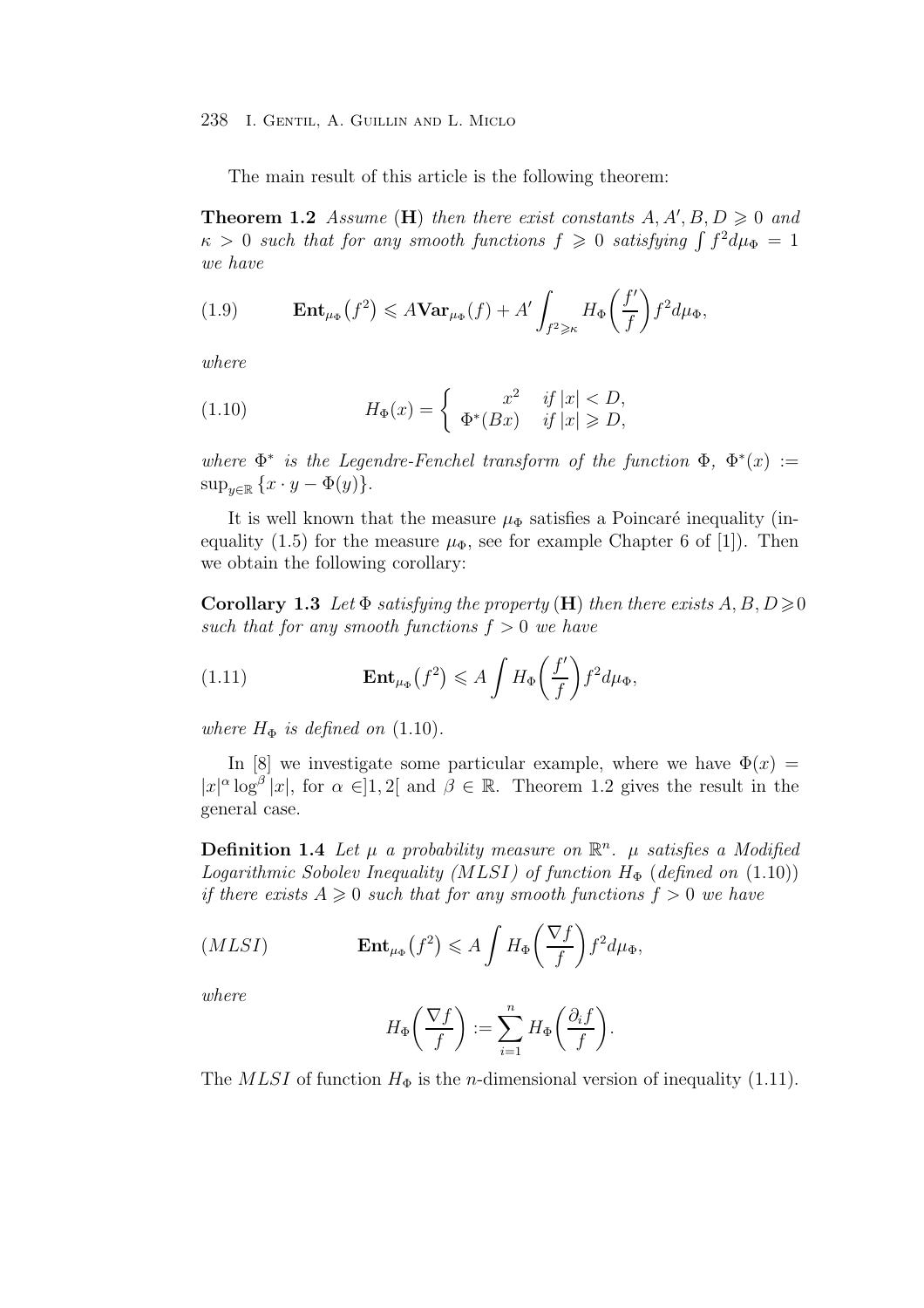In Section 2 we will give the proof of Theorem 1.2. The proof is done in two steps, Proposition 2.4 and 2.9. In Subsection 2.1, we will describe the case where the entropy is large and in Subsection 2.2 we will study the other case, when the entropy is small. This two cases exhibit very different behavior as we will see in the next sections but they are connected via the common use of Hardy's inequality we recall now.

Let  $\mu, \nu$  be Borel measures on  $\mathbb{R}^+$ . Then the best constant A so that every smooth functions f satisfy

(1.12) 
$$
\int_0^\infty (f(x) - f(0))^2 d\mu(x) \leq A \int_0^\infty f'^2 d\nu
$$

is finite if and only if

(1.13) 
$$
B = \sup_{x>0} \left\{ \mu([x,\infty[) \int_0^x \left( \frac{d\nu^{ac}}{dt} \right)^{-1} dt \right\}
$$

is finite, where  $\nu^{ac}$  is the absolutely continuous part of  $\nu$  with respect to  $\mu$ . Moreover, we have (even if  $A$  or  $B$  is infinite),

$$
B \leqslant A \leqslant 4B.
$$

We refer to [12] or [6, 1] for a review in this domain.

In Section 3 we will explain some classical properties of this particular logarithmic Sobolev inequality. We explain briefly how, as in the classical logarithmic Sobolev inequality of Gross,

- the MLSI of function  $H_{\Phi}$  satisfies the tensorization and the perturbation properties,
- the MLSI of function  $H_{\Phi}$  implies also Poincaré inequality.

The last application is the concentration property for probability measure satisfying inequality (1.11). Indeed, we obtain Hoeffding's type inequality: assume that a measure  $\mu$  on R satisfies inequality (1.11) and let f be a Lipschitz function on  $\mathbb{R}$  with  $||f||_{Lip} \leq 1$ , then, for some constants  $A, B, D \geq 0$ independent of the dimension  $n$ ,

$$
(1.14) \qquad \mathbb{P}\left(\frac{1}{n}\left|\sum_{k=1}^{n}f(X_k)-\mu(f)\right|>\lambda\right) \le \begin{cases} 2\exp\left(-nA\Phi(B\lambda)\right) & \text{if } \lambda \ge D, \\ 2\exp\left(-nA\lambda^2\right) & \text{if } 0 \le \lambda \le D, \end{cases}
$$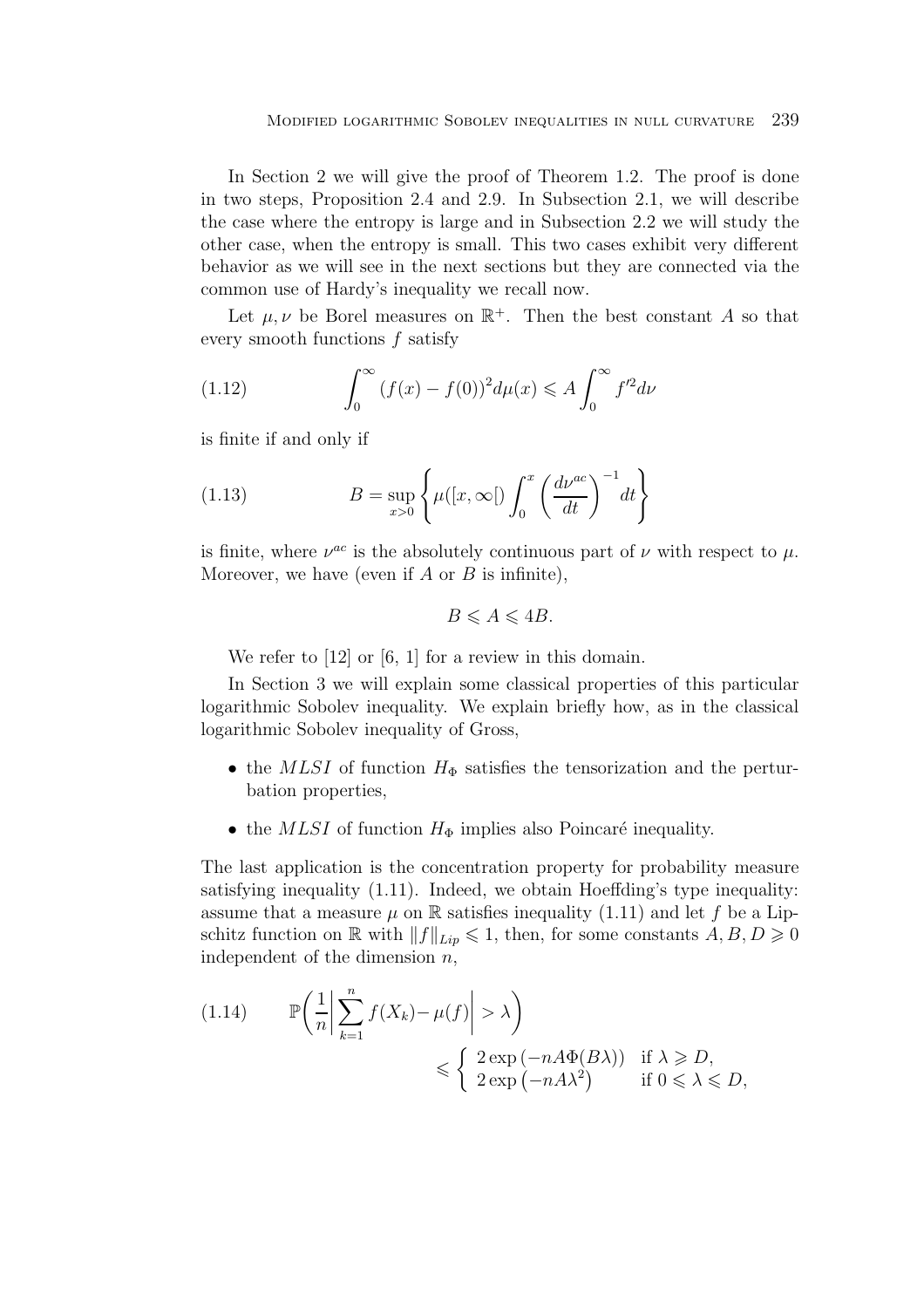or equivalently,

(1.15) 
$$
\mathbb{P}\left(\frac{1}{\sqrt{n}}\left|\sum_{k=1}^{n} f(X_k) - \mu(f)\right| > \lambda\right) \le
$$
  

$$
\begin{cases} 2 \exp\left(-nA\Phi\left(B\frac{\lambda}{\sqrt{n}}\right)\right) & \text{if } \lambda \geq D\sqrt{n}, \\ 2 \exp\left(-A\lambda^2\right) & \text{if } 0 \leq \lambda \leq D\sqrt{n}. \end{cases}
$$

Inequality  $(1.15)$  is interesting as for large enough n we find the Gaussian concentration, this is natural due to the convergence of

$$
\frac{1}{\sqrt{n}} \bigg( \sum_{k=1}^{n} f(X_k) - \mu(f) \bigg)
$$

to the Gaussian distribution. This result is not a new one, Talagrand explains it in [13], see also [11] for a large review on this topic, the interest of this part is to observe this phenomenon via Logarithmic Sobolev inequality. Note also that it implies control of Laplace functionals which have applications for example in statistics.

Note finally that Barthe, Cattiaux and Roberto [4] have studied the same sort of log-concave measure, they prove functional inequalities with an other point of view, namely Beckner type inequalities or  $\Phi$ -Sobolev inequalities, in particular one of their results is concentration inequalities for the same measure  $\mu_{\Phi}$ .

# **2. Proof of the Modified logarithmic Sobolev inequality (Theorem 1.2)**

Let us first give a lemma stating classical properties satisfied by the function  $\Phi$  under  $(H)$ .

**Lemma 2.1** *Assume that*  $\Phi$  *satisfies assumption* (**H**) *then there exists*  $C \geqslant 0$ such that for large enough  $x \geq 0$ ,

$$
(2.1) \t\t x^2 \leqslant C\Phi^*(x),
$$

(2.2) 
$$
\varepsilon \Phi(\Phi'^{-1}(x)) \leq \Phi^*(x) \leq (1-\varepsilon) \Phi(\Phi'^{-1}(x)),
$$

(2.3) 
$$
\frac{1}{C} \Phi'^{-1}(x) \leq \frac{\Phi^*(x)}{x} \leq C \Phi'^{-1}(x).
$$

The proof of Lemma 2.1 is an easy consequence of the property (**H**).

For this we will note by *smooth function* a locally absolutely continuous function on  $\mathbb{R}$ . This is the regularity needed for the use of Hardy inequality in our case.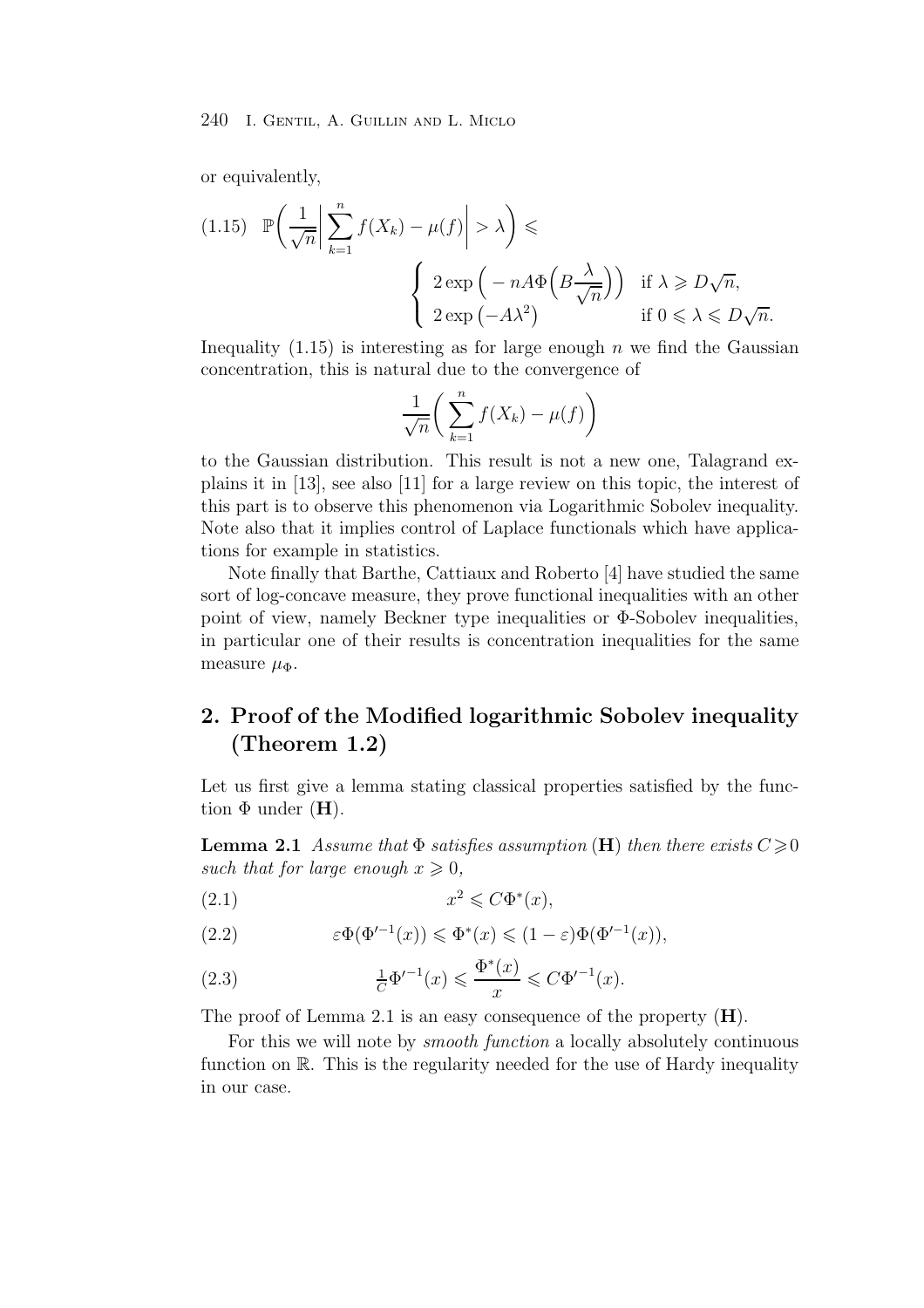### **2.1. Large entropy**

The proof of MLSI for large entropy is based on the next lemma, we give a MLSI *saturate on the left*, with some weighted type energy.

**Lemma 2.2** *There exists*  $C_h \geq 0$  *and*  $M > 0$  *such that for every smooth functions* g *we have*

(2.4) 
$$
\mathbf{Ent}_{\mu_{\Phi}}(g^2) \leq C_h \int g'^2 h d\mu_{\Phi},
$$

*where* h *is defined as follows*

(2.5) 
$$
h(x) = \begin{cases} 1 & \text{if } |x| < M \\ \frac{x^2}{\Phi(x)} & \text{if } |x| \ge M. \end{cases}
$$

**Proof.** We use Theorem 3 of [5] which is a refinement of the criterion of a Bobkov-Götze theorem (see Theorem 5.3 of  $[6]$ ).

The constant  $C_h$  satisfies

$$
\max(b_-,b_+) \leqslant C_h \leqslant \max(B_-,B_+)
$$

where

$$
b_{+} = \sup_{x \geq 0} \mu_{\Phi}([x, +\infty[)] \log \left(1 + \frac{1}{2\mu_{\Phi}([x, +\infty[)})\right) \int_{0}^{x} Z_{\Phi} \frac{e^{\Phi(t)}}{h(t)} dt,
$$
  
\n
$$
b_{-} = \sup_{x \leq 0} \mu_{\Phi}([-\infty, x]) \log \left(1 + \frac{1}{2\mu_{\Phi}([-\infty, x])}\right) \int_{x}^{0} Z_{\Phi} \frac{e^{\Phi(t)}}{h(t)} dt,
$$
  
\n
$$
B_{+} = \sup_{x \geq 0} \mu_{\Phi}([x, +\infty[)] \log \left(1 + \frac{e^{2}}{\mu_{\Phi}([x, +\infty[)})\right) \int_{0}^{x} Z_{\Phi} \frac{e^{\Phi(t)}}{h(t)} dt,
$$
  
\n
$$
B_{-} = \sup_{x \leq 0} \mu_{\Phi}([-\infty, x]) \log \left(1 + \frac{e^{2}}{\mu_{\Phi}([-\infty, x[)})\right) \int_{x}^{0} Z_{\Phi} \frac{e^{\Phi(t)}}{h(t)} dt.
$$

An easy approximation proves that for large positive  $x$ 

(2.6) 
$$
\mu_{\Phi}([x,\infty[]) = \int_x^{\infty} \frac{1}{Z_{\Phi}} e^{-\Phi(t)} dt \sim_{\infty} \frac{1}{Z_{\Phi} \Phi'(x)} e^{-\Phi(x)},
$$

and

$$
\int_0^x Z_\Phi \frac{e^{\Phi(t)}}{h(t)} dt \sim_\infty \frac{Z_\Phi}{h(x) \Phi'(x)} e^{\Phi(x)},
$$

and one may prove similar behaviors for negative  $x$ .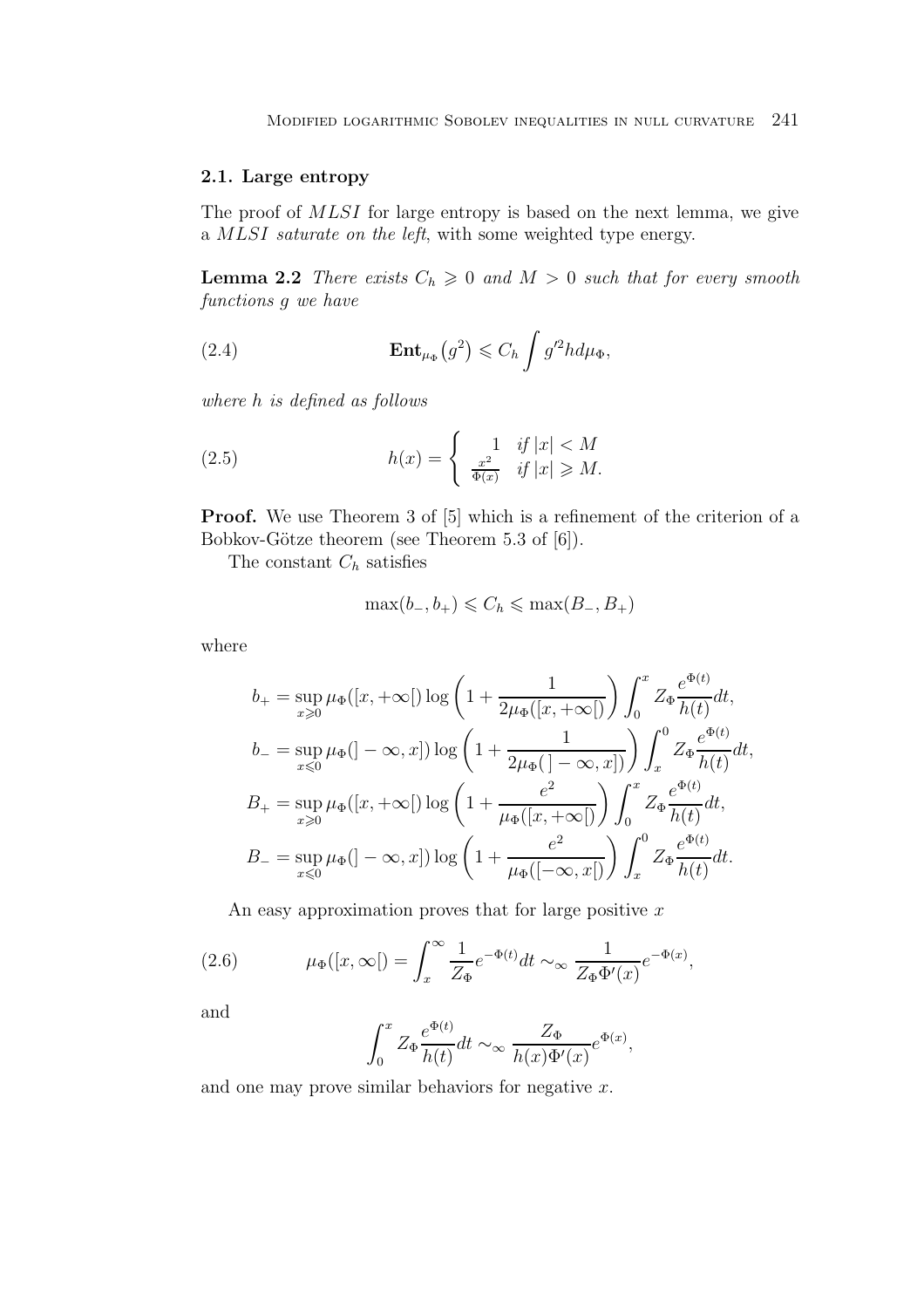Then, there is K and M such that for  $x \geqslant M$ ,

$$
\mu_\Phi([x,+\infty[)\log\left(1+\frac{1}{2\mu_\Phi([x,+\infty[)})\right)\int_0^xZ_\Phi\frac{e^{\Phi(t)}}{h(t)}dt\leqslant\\qquad \qquad K\frac{\Phi(x)}{\Phi'(x)^2h(x)}=K\bigg(\frac{\Phi(x)}{x\Phi'(x)}\bigg)^2.
$$

The right hand term is bounded by the assumption (**H**).

A simple calculation then yields that constants  $b_+$ ,  $b_-$ ,  $B_+$  and  $B_-$  are finite and the lemma is proved.

**Remark 2.3** *Note that this lemma can be proved in a more general case, when* Φ *does not satisfy hypothesis* (**H**)*.*

**Proposition 2.4** *There exist*  $A, B, D, A' \geq 0$  *such that for any functions*  $f \geqslant 0$  *satisfying* 

$$
\int f^2 d\mu_{\Phi} = 1 \ and \ \mathbf{Ent}_{\mu_{\Phi}}(f^2) \geq 1
$$

*we have*

(2.7) 
$$
\mathbf{Ent}_{\mu_{\Phi}}(f^2) \leqslant A' \mathbf{Var}_{\mu_{\Phi}}(f) + A \int_{f^2 \geqslant 2} H_{\Phi}\left(\frac{f'}{f}\right) f^2 d\mu_{\Phi},
$$

*where*

$$
H_{\Phi}(x) = \begin{cases} x^2 & \text{if } |x| < D, \\ \Phi^*(Bx) & \text{if } |x| \ge D. \end{cases}
$$

As we will see in the proof,  $A'$  does not depend on the function  $\Phi$ .

**Proof of Proposition 2.4.** Let  $f \ge 0$  satisfying  $\int f^2 d\mu_{\Phi} = 1$ . A careful study of the function

$$
x \to -x^2 \log x^2 + 5(x-1)^2 + x^2 - 1 + (x-2)^2 + \log(x-2)^2 +
$$

proves that for every  $x \geqslant 0$ 

$$
x^{2} \log x^{2} \leqslant 5(x-1)^{2} + x^{2} - 1 + (x-2)^{2}_{+} \log(x-2)^{2}_{+}.
$$

We know that  $\int (f-1)^2 d\mu_{\Phi} \leq 2\mathbf{Var}_{\mu_{\Phi}}(f)$ , recalling that  $\int f^2 d\mu_{\Phi} = 1$ and  $f \geqslant 0$ ,

$$
\int f^2 \log f^2 d\mu_{\Phi} \leqslant 5 \int (f-1)^2 d\mu_{\Phi} + \int (f^2 - 1) d\mu_{\Phi}
$$
  
+ 
$$
\int (f-2)^2_{+} \log (f-2)^2_{+} d\mu_{\Phi}
$$
  

$$
\leqslant 10 \text{Var}_{\mu_{\Phi}}(f) + \int (f-2)^2_{+} \log (f-2)^2_{+} d\mu_{\Phi}.
$$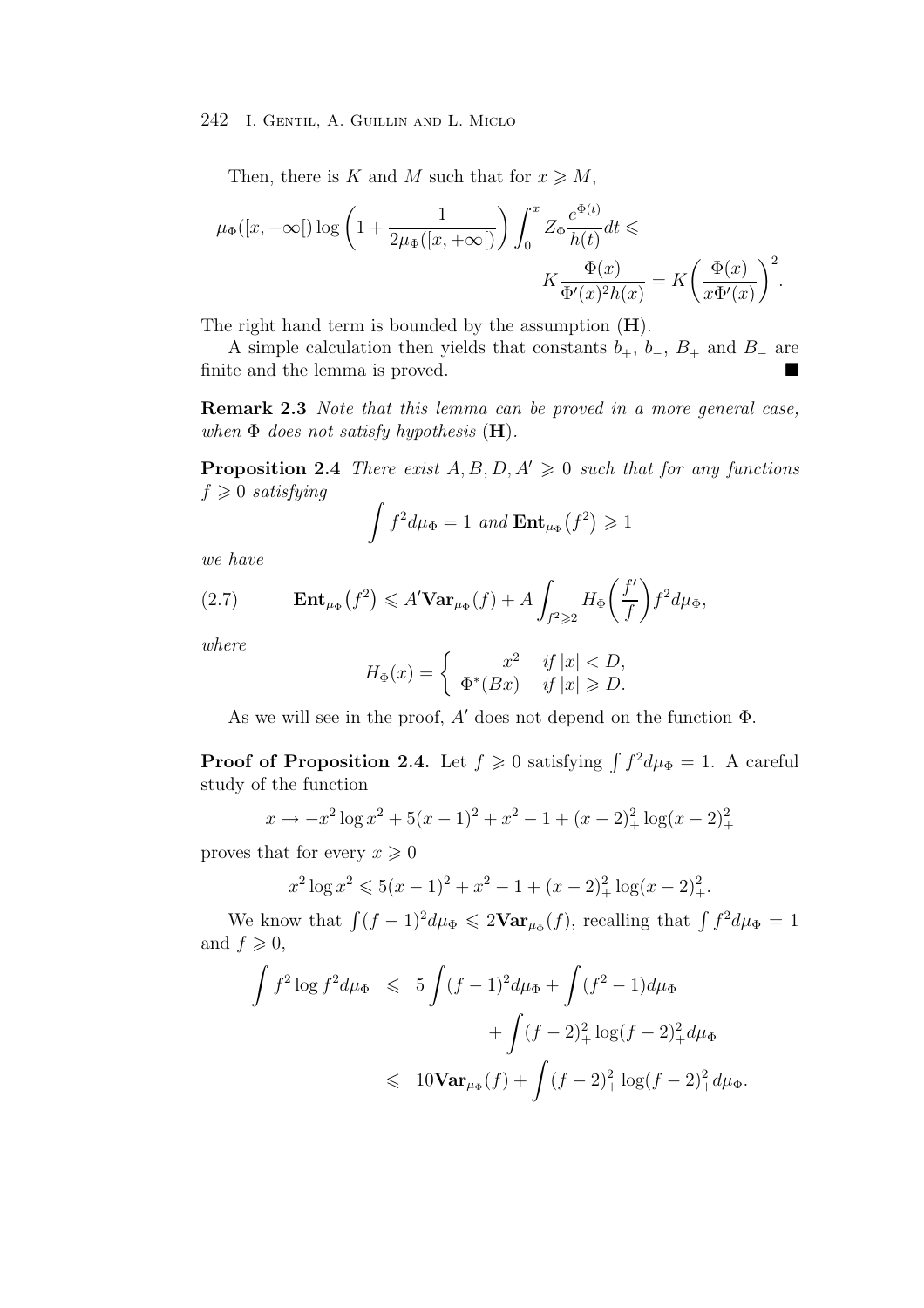Since  $\int f^2 d\mu_{\Phi} = 1$ , one can easily prove that

$$
\int (f-2)_+^2 d\mu_{\Phi} \leqslant 1,
$$

then  $\int (f-2)^2_+ \log(f-2)^2_+ d\mu_{\Phi} \leq \mathbf{Ent}_{\mu_{\Phi}}((f-2)^2_+)$ , and  $\mathbf{Ent}_{\mu_{\Phi}}(f^2) \leq 10 \mathbf{Var}_{\mu_{\Phi}}(f) + \mathbf{Ent}_{\mu_{\Phi}}((f-2)^2_+)$ .

Lemma 2.2 with 
$$
g = (f - 2)_+
$$
 gives

(2.8) 
$$
\mathbf{Ent}_{\mu_{\Phi}}\left((f-2)^2_{+}\right) \leqslant C_h \int (f-2)^{\prime 2}_{+} h d\mu_{\Phi} = C_h \int_{f \geqslant 2} f^{\prime 2} h d\mu_{\Phi}.
$$

Due to the assumption (**H**), the function  $h(x) = x^2/\Phi(x)$ , is increasing on  $[M, \infty]$  and

$$
\lim_{x \to \infty} h(x) = \infty.
$$

We can assume that  $\Phi(M) > 0$ . We note  $m = h(M) > 0$  Let us define the function  $\tau$  as follow

(2.9) 
$$
\tau(x) = \begin{cases} x\Phi(h^{-1}(m))/(8C_h m) & \text{if } 0 \le x \le m\\ \Phi(h^{-1}(x))/(8C_h) & \text{if } x \ge m \end{cases}
$$

For all  $x \ge M$ , we have  $\tau(h(x)) = \Phi(x)/(8C_h)$  and then, an easy calculus gives that  $\tau$  is increasing on [0,  $\infty$ [.

Let  $u > 0$ ,

$$
C_h \int_{f \geqslant 2} f'^2 h d\mu_{\Phi} = C_h \int_{f \geqslant 2} u \left( \frac{f'}{f} \right)^2 \frac{h}{u} f^2 d\mu_{\Phi}
$$
  
\$\leqslant C\_h \int\_{f \geqslant 2} \tau^\* \left\{ u \left( \frac{f'}{f} \right)^2 \right\} f^2 d\mu\_{\Phi} + \int\_{f \geqslant 2} C\_h \tau \left( \frac{h}{u} \right) f^2 d\mu\_{\Phi}\$

For every function f such that  $\int f^2 d\mu_{\Phi} = 1$  and for every measurable function g such that  $\int f^2 g d\mu_{\Phi}$  exists we get

$$
\int f^2 g d\mu \leqslant \mathbf{Ent}_{\mu_{\Phi}}(f^2) + \log \int e^g d\mu_{\Phi}.
$$

Indeed, this inequality is also true for all function  $g \geqslant 0$  even if the above integrals are infinite.

We apply the previous inequality with  $g = 4C<sub>h</sub> \tau(h/u)$  and we obtain

$$
\int_{f\geqslant 2} C_h \tau\left(\frac{h}{u}\right) f^2 d\mu_{\Phi} \leqslant \frac{1}{4} \int 4C_h \tau\left(\frac{h}{u}\right) f^2 d\mu_{\Phi} \leqslant
$$
\n
$$
\frac{1}{4} \bigg( \mathbf{Ent}_{\mu_{\Phi}}(f^2) + \log \int e^{4C_h \tau\left(\frac{h}{u}\right)} d\mu_{\Phi} \bigg).
$$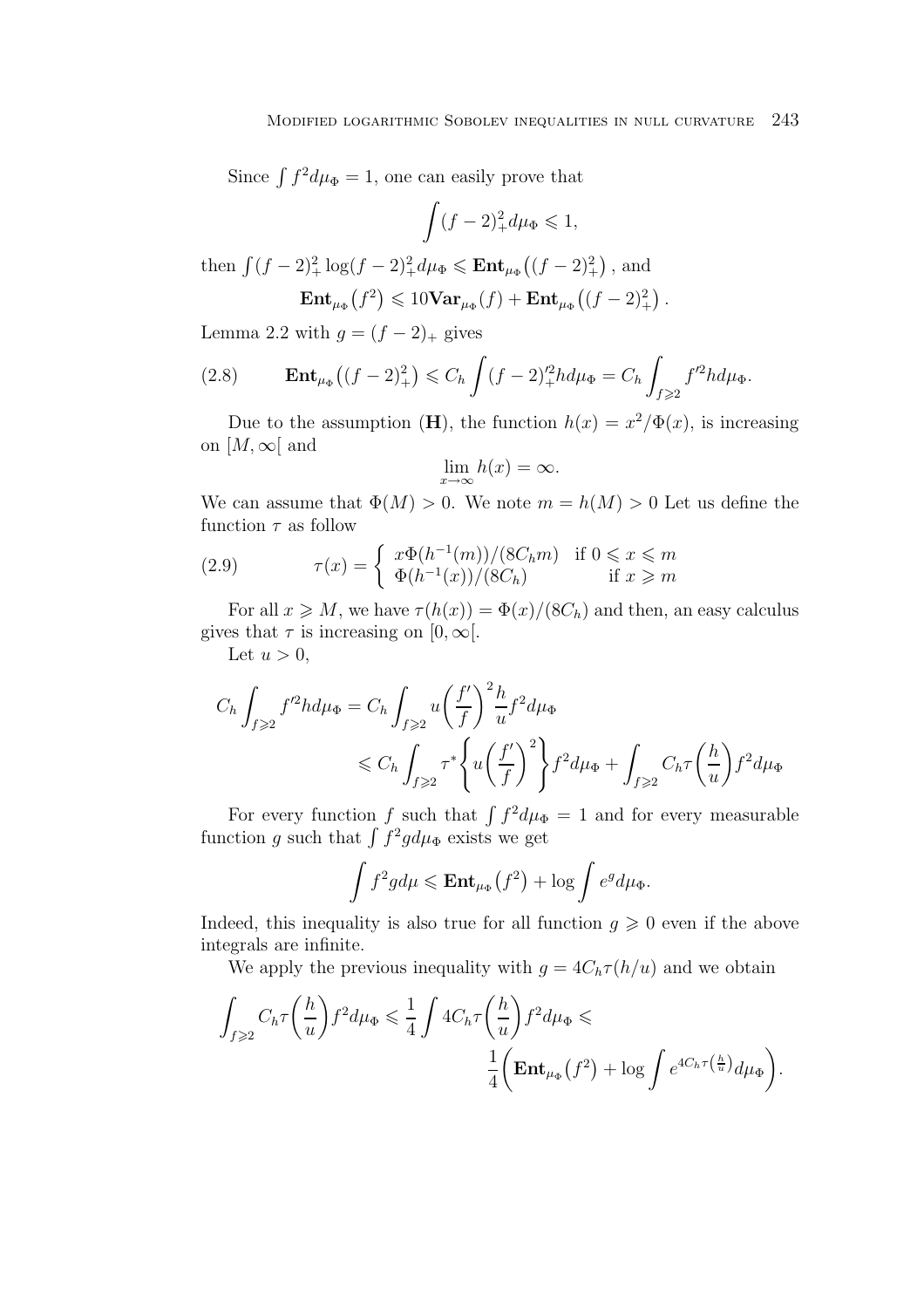If  $u = 1$  we have, by construction,  $\int e^{4C_h \tau(\frac{h}{u})} d\mu_{\Phi} < \infty$ , then we get

$$
\lim_{u \to \infty} \int e^{4C_h \tau\left(\frac{h}{u}\right)} d\mu_{\Phi} = 1.
$$

Then, by the bounded convergence theorem, there exists  $u_0$  such that we get  $\int e^{4C_h \tau\left(\frac{h}{u_0}\right)} d\mu_{\Phi} \leqslant e.$ 

Thus we have

$$
\mathbf{Ent}_{\mu_{\Phi}}\big((f-2)_{+}^{2}\big) \leqslant C_{h} \int_{f\geqslant 2} \tau^{*}\bigg\{u_{0}\bigg(\frac{f'}{f}\bigg)^{2}\bigg\}f^{2}d\mu_{\Phi} + \frac{1}{4}\mathbf{Ent}_{\mu_{\Phi}}\big(f^{2}\big) + \frac{1}{4}
$$

 $\mathbf{Ent}_{\mu_{\Phi}}(f^2) \geq 1$ , implies

$$
\mathbf{Ent}_{\mu_{\Phi}}(f^2) \leq 20 \mathbf{Var}_{\mu_{\Phi}}(f) + 2C_h \int_{f \geq 2} \tau^* \left\{ u_0 \left( \frac{f'}{f} \right)^2 \right\} f^2 d\mu_{\Phi}.
$$

Then Lemma 2.5 gives the proof of inequality  $(2.7)$ .

**Lemma 2.5** *There exist constants*  $A, B, C, D \geq 0$  *such that* 

$$
\forall x \geq 0, \ \ \tau^*(x^2) \leq \begin{cases} Bx^2 & \text{if } x < D, \\ A\Phi^*(Cx) & \text{if } x \leq D. \end{cases}
$$

**Proof.** Let  $x > 0$ , then  $\tau^*(x) = \sup_{y \geq 0} \{xy - \tau(y)\}\)$ . Let now  $m = h(M) > 0$ , then

$$
\tau^*(x) = \max \left\{ \sup_{y \in [0,m[} \{ xy - \tau(y) \}, \sup_{y \ge m} \{ xy - \tau(y) \} \right\}, \\ \leq \sup_{y \in [0,m[} \{ xy - \tau(y) \} + \sup_{y \ge m} \{ xy - \tau(y) \}.
$$

We have  $\sup_{y \in [0,m]} \{xy - \tau(y)\} \leq xm$ , because  $\tau$  is positive. Then the definition of  $\tau$  implies that nition of  $\tau$  implies that

$$
\sup_{y \ge m} \{xy - \tau(y)\} = \sup_{y \ge M} \left\{ x \frac{y^2}{\Phi(y)} - \frac{\Phi(y)}{8C_h} \right\}.
$$

Let define  $\psi_x(y) = xy^2/\Phi(y) - \Phi(y)/(8C_h)$  for  $y \ge M$ . We have

$$
\psi'_x(y) = xy \frac{2\Phi(y) - y\Phi'(y)}{\Phi^2(y)} - \frac{\Phi'(y)}{8C_h}
$$

.

Due to the property  $(H)$ , there is  $D > 0$  such that

$$
\forall x \geqslant D, \ \ \sup_{y \geqslant m} \{xy - \tau(y)\} = x \frac{y_x^2}{\Phi(y_x)} - \frac{\Phi(y_x)}{8C_h},
$$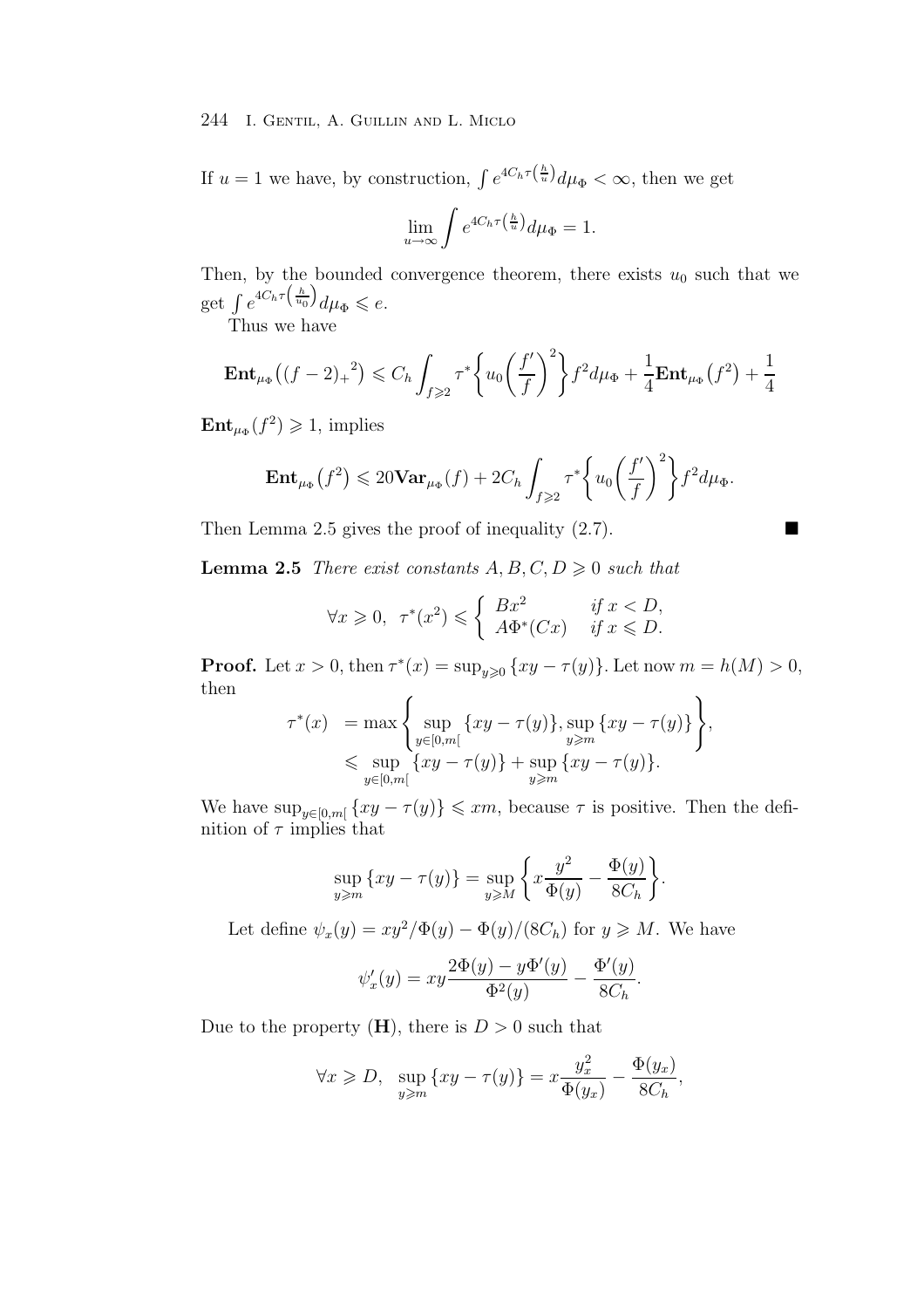where  $y_x \geqslant M$  satisfies

$$
x = \frac{1}{8C_h} \frac{\Phi'(y_x)\Phi^2(y_x)}{y_x(2\Phi(y_x) - y_x\Phi'(y_x))}.
$$

The assumption (**H**) implies that

$$
\varepsilon y_x \Phi'(y_x) \leq 2\Phi(y_x) - y_x \Phi'(y_x) \leq \frac{1-\varepsilon}{1+\varepsilon} y_x \Phi'(y_x),
$$

then using the last inequality and again the assumption (**H**) one get

(2.10) 
$$
\frac{1}{8C_h(1-\varepsilon)(2-\varepsilon)}\Phi'^2(y_x) \leqslant x \leqslant \frac{1}{8C_h\varepsilon(1+\varepsilon)}\Phi'^2(y_x).
$$

We get with the assumption (**H**),

$$
\forall x \geq D, \quad \sup_{y \geq m} \{xy - \tau(y)\} \leq \frac{1}{8C_h \varepsilon (1+\varepsilon)} \Phi'^2(y_x) \frac{y_x^2}{\Phi(y_x)} - \frac{1}{8C_y} \Phi(y_x)
$$

$$
\leq \frac{(2-\varepsilon)^2}{8C_h \varepsilon (1+\varepsilon)} \Phi(y_x).
$$

Equation (2.10) gives,

$$
y_x \leqslant \Phi'^{-1}(\sqrt{Cx})
$$

where  $C > 0$ . Then we get

$$
\forall x \geqslant D, \ \ \sup_{y \geqslant m} \{ xy - \tau(y) \} \ \leqslant \frac{(2-\varepsilon)^2}{8C_h \varepsilon (1+\varepsilon)} \Phi\Big(\Phi'^{-1}(\sqrt{Cx})\Big).
$$

We obtain, using inequality (2.2) of Lemma 2.1,

$$
\forall x \geqslant D, \ \ \sup_{y \geqslant m} \{xy - \tau(y)\} \leqslant \frac{1}{8C_h \varepsilon^2 (1+\varepsilon)} \Phi^* \left(\sqrt{Cx}\right).
$$

then,

$$
\forall x \geqslant D, \ \ \tau^*(x) \leqslant xm + K\Phi^*\left(\sqrt{Cx}\right)
$$

.

Using inequality (2.1) of Lemma 2.1 we get

$$
\forall x \geqslant D, \ \ \tau^*(x) \leqslant K'\Phi^*\Big(\sqrt{Cx}\Big),
$$

for some  $K' \geqslant 0$ .

On the other hand, the function  $\tau$  is non-negative and satisfy  $\tau(0) = 0$ then  $\tau^*(0) = 0$ .  $\tau^*$  is also a convex function, then there exists m' such that

$$
\forall x \in [0, D], \quad \tau^*(x) \leqslant x m',
$$

which proves the lemma.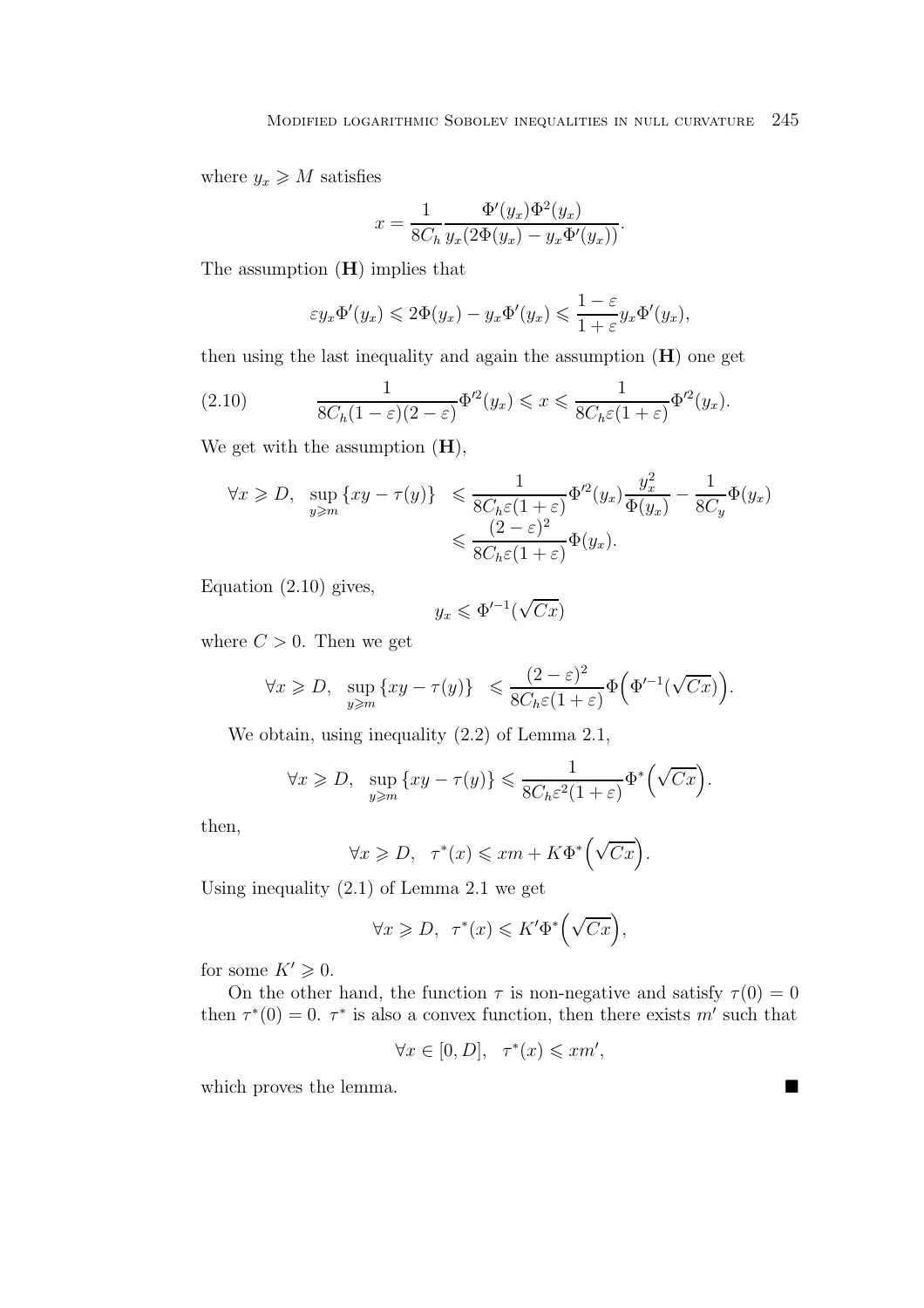**Corollary 2.6** *For any smooth functions*  $f > 0$  *on*  $\mathbb{R}$  *satisfying* 

$$
\int f^2 d\mu_{\Phi} = 1, \text{ and } \mathbf{Ent}_{\mu_{\Phi}}(f^2) \geq 1,
$$

*we have*

$$
\mathbf{Ent}_{\mu_{\Phi}}(f^2) \leqslant C \int H_{\Phi}\left(\frac{f'}{f}\right) f^2 d\mu_{\Phi},
$$

*where*

$$
H_{\Phi}(x) = \begin{cases} x^2 & \text{if } |x| < D, \\ \Phi^*(Bx) & \text{if } |x| \ge D, \end{cases}
$$

and  $B, D \geqslant 0$ .

**Proof.** Due to the property (**H**) the measure  $\mu_{\Phi}$  satisfies a Spectral Gap inequality,

$$
\mathbf{Var}_{\mu_{\Phi}}(f) \leqslant C_{SG}\int f'^2 d\mu_{\Phi},
$$

with  $C_{SG} \geq 0$ . We apply inequality (2.7) to get the result.

#### **2.2. Small entropy**

**Lemma 2.7** *Let*  $\lambda > 0$  *and define the function*  $\psi$  *by* 

$$
\psi(x) = \left\{ (\Phi^*)^{-1} (\lambda \log x) \right\}^2.
$$

*Then for all*  $\lambda > 0$  *there exists*  $A_{\lambda} > 0$  *such that the function*  $\psi$  *is well defined, positive, increasing, concave on*  $[A_{\lambda}, \infty[$  *and satisfies*  $\psi(A_{\lambda}) \geq 1$ *.* 

**Proof.** Let  $\lambda > 0$  be fixed. Classical property of the Legendre-Frenchel transform implies that  $\Phi^*$  is convex. Due to the property  $(\mathbf{H})$ ,  $(\Phi^*)^{-1}(\lambda \log x)$ is well defined for  $x \geqslant M_1$  with  $M_1 > 0$ . Then we get on  $[M_1, \infty[,$ 

$$
\psi'(x) = 2g'(\lambda \log x)g(\lambda \log x)\frac{\lambda}{x},
$$
  

$$
\psi''(x) = 2g(\lambda \log x)\frac{\lambda^2}{x^2}\bigg(g''(\lambda \log x) - \frac{g'(\lambda \log x)}{\lambda} + \frac{g'^2(\lambda \log x)}{g(\lambda \log x)}\bigg),
$$

where, for simplicity, we have noted  $g = (\Phi^*)^{-1}$ .

For x large enough g is non-negative and increasing and then  $\psi$  is increasing on  $[M_2, \infty],$  with  $M_2 \geq 0$ .

An easy estimation gives that as  $x$  goes to infinity,

(2.11) 
$$
\frac{g'(x)}{g(x)} = o_{\infty}(1),
$$

then since  $(\Phi^*)^{-1}$  is concave, for all large enough x,  $\psi''(x) \leq 0$ . Then one can find  $A_{\lambda} > 0$  such that properties on the Lemma 2.7 are true.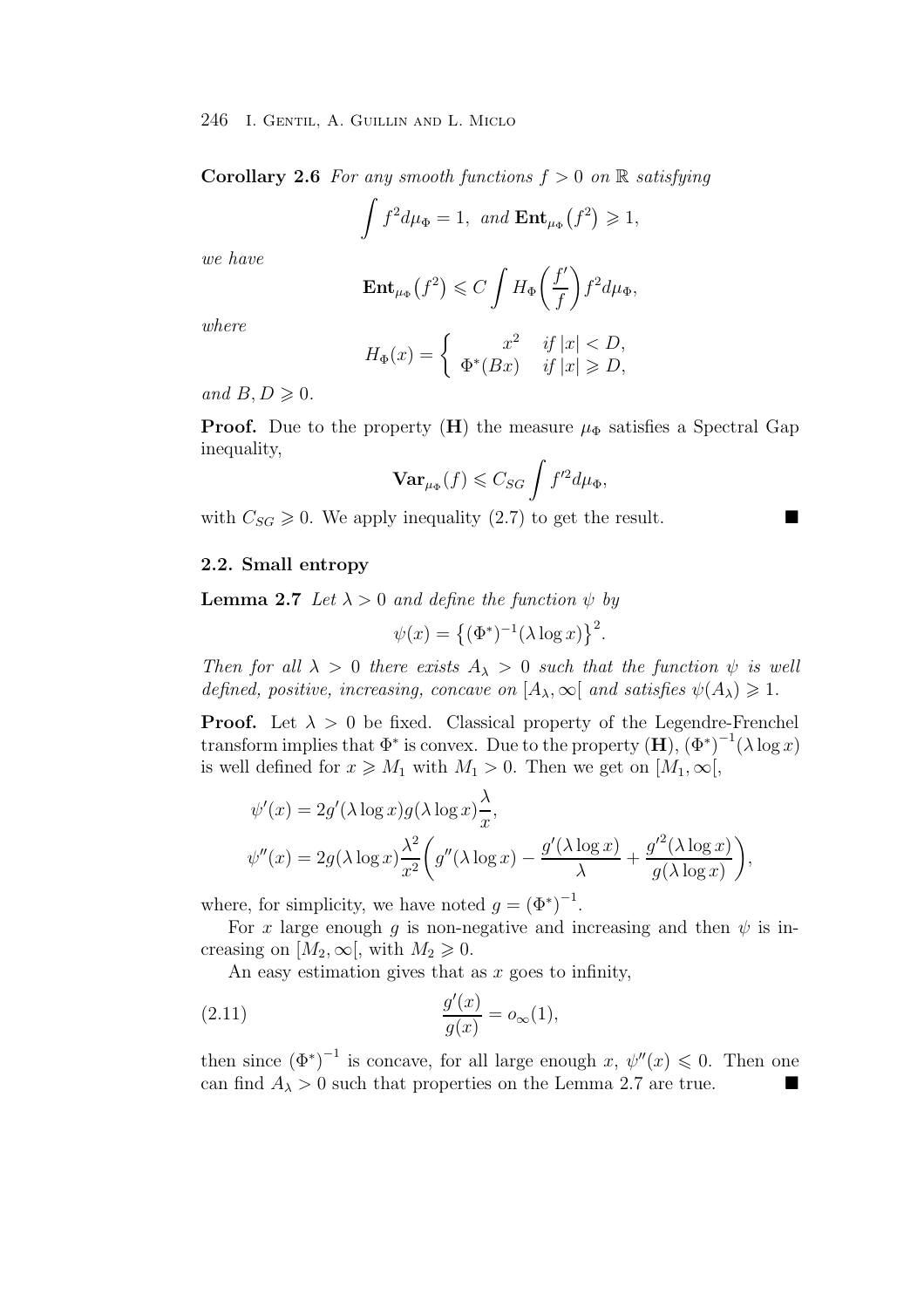The proof of *MLSI* for small entropy is based on the next lemma, we give a MLSI *saturate on the right*.

**Lemma 2.8** *Let*  $T_1, T_2 \in \mathbb{R}$  *such that*  $T_1 < T_2$ *. Then there exists*  $\lambda > 0$ *which depends on the function*  $\Phi$  *such that for all g defined on*  $[T, \infty)$  *with*  $T \in [T_1, T_2]$ , and verifying that

$$
g(T) = \sqrt{A_{\lambda}}, g \ge \sqrt{A_{\lambda}} \text{ and } \int_{T}^{\infty} g^{2} d\mu_{\alpha} \le 2A_{\lambda} + 2,
$$

*where*  $A_{\lambda}$  *is defined on Lemma 2.7.* 

*Then we get*

(2.12) 
$$
\int_T^{\infty} (g - \sqrt{A_{\lambda}})_+^2 \psi(g^2) \mu_{\Phi} \leq C_1 \int_{[T,\infty[} g'^2 d\mu_{\Phi},
$$

*where*  $\psi$  *is defined on Lemma 2.7.* 

*The constant*  $C_1$  *depends on*  $\Phi$  *and*  $\lambda$  *but does not depend on the value*  $of T \in [T_1, T_2]$ .

**Proof.** Let use Hardy's inequality as explained in the introduction. We have  $g(T) = A_{\lambda}$ . We apply inequality (1.12) on  $[T, \infty]$  with the function  $(g - \sqrt{A_{\lambda}})_+$  and the following measures

$$
d\mu = \psi(g^2)d\mu_{\Phi}
$$
 and  $\nu = \mu_{\Phi}$ .

Then the constant  $C$  in inequality  $(2.12)$  is finite if and only if

$$
B = \sup_{x \geq T} \int_T^x e^{\Phi(t)} dt \int_x^\infty \psi(g^2) d\mu_\Phi,
$$

is finite.

By Lemma 2.7,  $\psi$  is concave on  $[A_\lambda, \infty]$  then by Jensen inequality, for all  $x \geqslant T$  we get

$$
\int_x^{\infty} \psi(g^2) d\mu_{\Phi} \leq \mu_{\Phi}([x,\infty[)\psi\left(\frac{\int_x^{\infty} g^2 d\mu_{\Phi}}{\mu_{\Phi}([x,\infty[)}\right).
$$

Then we have

(2.13) 
$$
B \leq \sup_{x > T_1} \left\{ \int_{T_1}^x e^{\Phi(t)} dt \mu_{\Phi}([x, \infty[) \psi\left(\frac{\int_x^{\infty} g^2 d\mu_{\Phi}}{\mu_{\Phi}([x, \infty[)}\right) \right\}
$$

Due to the property  $(H)$  there exists  $K > 1$  such that

(2.14) 
$$
\Phi'(x)e^{\Phi(x)} \leqslant e^{K\Phi(x)},
$$

and

$$
\int_{T_1}^x e^{\Phi(t)} dt \leqslant \frac{Ke^{\Phi(x)}}{\Phi'(x)}, \quad \int_x^\infty e^{-\Phi(t)} dt \leqslant \frac{e^{-\Phi(x)}}{\Phi'(x)},
$$

for large enough  $x$ .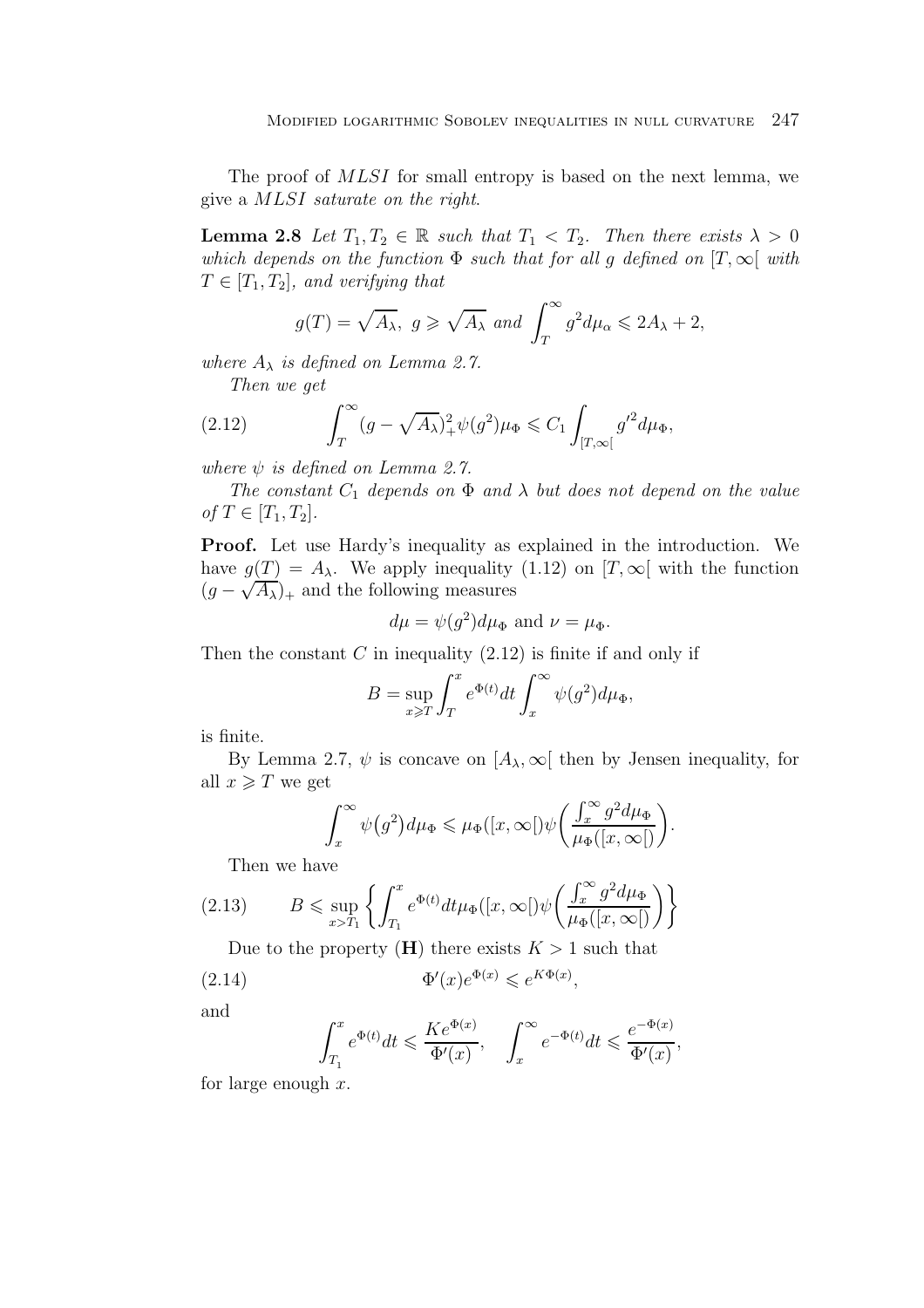By  $(2.14)$  we get also for large enough x that

$$
\frac{e^{-K\Phi(x)}}{Z_\Phi}\leqslant \frac{\int_x^\infty e^{-\Phi(t)}dt}{Z_\Phi}.
$$

Then for large enough x, uniformly in the previous  $q$ , one have

$$
\int_{T_1}^x e^{\Phi(t)} dt \mu_{\Phi}([x,\infty[)\psi\left(\frac{\int_x^{\infty} g^2 d\mu_{\Phi}}{\mu_{\Phi}([x,\infty[)}\right) \leqslant \frac{K}{\left(\Phi'(x)\right)^2} \psi\left(\frac{\int_x^{\infty} g^2 d\mu_{\Phi}}{K} e^{K\Phi(x)}\right).
$$

For  $x$  large enough,

$$
\frac{\int_x^\infty g^2 d\mu_\Phi}{K} \leqslant 1.
$$

Then, by definition of  $\psi$ , for large enough x,

$$
\int_{T_1}^x e^{\Phi(t)} dt \mu_{\Phi}([x,\infty[)\psi\left(\frac{\int_x^{\infty} g^2 d\mu_{\Phi}}{\mu_{\Phi}([x,\infty[)}\right) \leqslant K\left(\frac{\Phi^{*-1}(\lambda K \Phi(x))}{\Phi'(x)}\right)^2.
$$

There is also  $C_{\epsilon}$  such that, for x large enough

$$
\Phi^{*-1}(x) \leq \Phi'\big(\Phi^{-1}(C_{\epsilon}x)\big),\,
$$

as one can see from equation (2.2).

Then one can choose  $\lambda = 1/(KC_{\epsilon})$  and the lemma is proved. Note that  $\lambda$ depends only on the function Φ.

The constant  $B$  on  $(2.13)$  is bounded by  $K$  which does not depend on  $T$ on  $[T_1, T_2]$ .

**Proposition 2.9** *There exists*  $A, A', B, D, A_\lambda > 0$  *such that for any functions*  $f > 0$  *extinguing*  $tions f \geqslant 0$  *satisfying* 

$$
\int f^2 d\mu_{\alpha} = 1 \ and \ \mathbf{Ent}_{\mu_{\alpha}}(f^2) \leq 1,
$$

*we have*

$$
\mathbf{Ent}_{\mu_{\Phi}}(f^2) \leq A \mathbf{Var}_{\mu_{\Phi}}(f) + A' \int_{f^2 \geq A_{\lambda}} H_{\Phi}\left(\frac{f'}{f}\right) f^2 d\mu_{\Phi},
$$

*where*

$$
H_{\Phi}(x) = \begin{cases} x^2 & \text{if } |x| < D, \\ \Phi^*(Bx) & \text{if } |x| \ge D. \end{cases}
$$

*Note that contrary to Proposition 2.4, constant* A *depends on the function* Φ*.*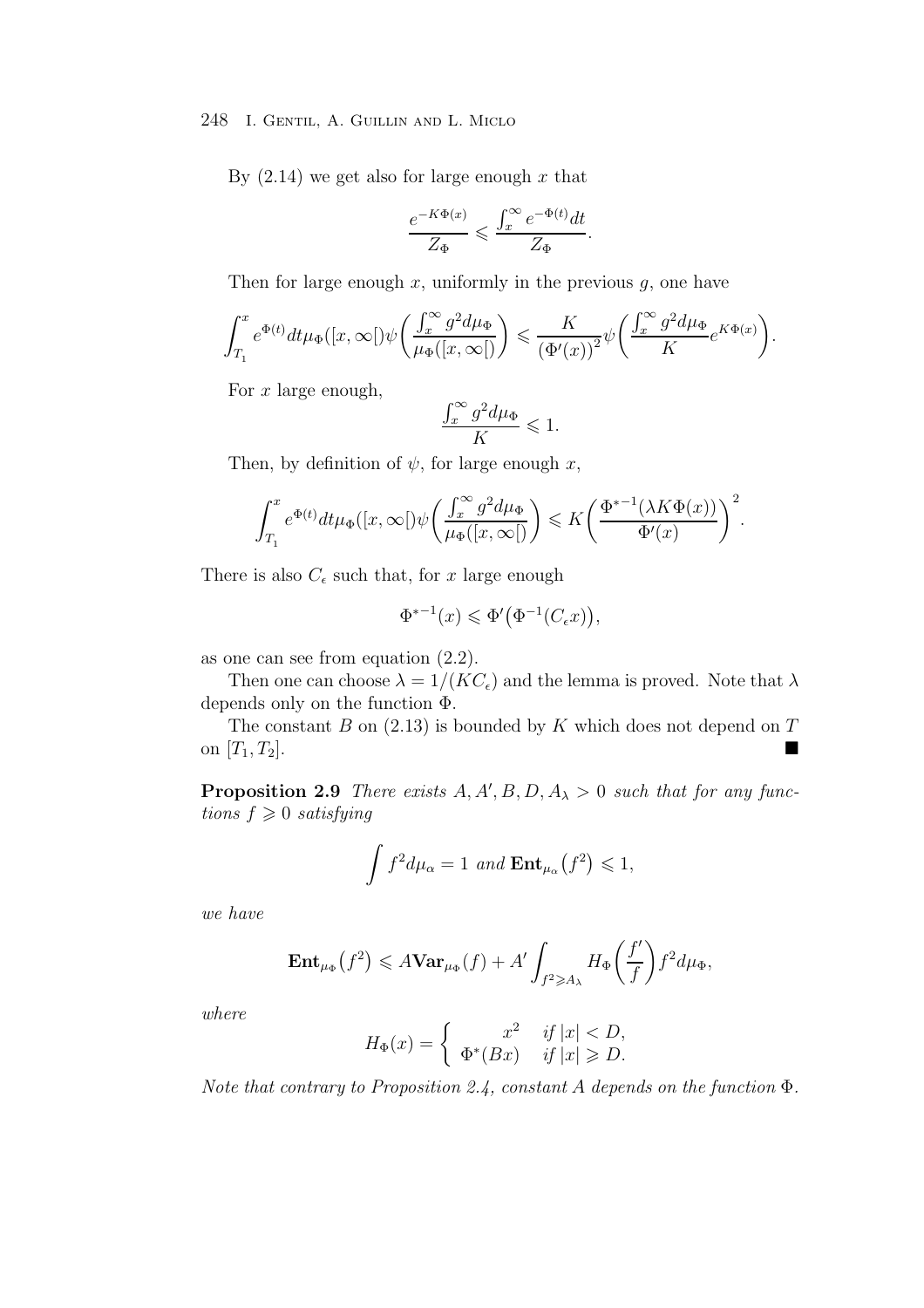**Proof.** Let  $f \ge 0$  satisfying  $\int f^2 d\mu_\alpha = 1$ .

We can assume that  $A_{\lambda} \geq 2$ . A careful study of the function

$$
x \to -x^2 \log x^2 + A(x-1)^2 + x^2 - 1 + (x - \sqrt{A_{\lambda}})^2 + \log(x - \sqrt{A_{\lambda}})^2 +
$$

proves that there exists A such that for every  $x \in \mathbb{R}^+$ 

$$
x^{2} \log x^{2} \leqslant A(x-1)^{2} + x^{2} - 1 + (x - \sqrt{A_{\lambda}})_{+}^{2} \log(x - \sqrt{A_{\lambda}})_{+}^{2}.
$$

Then we get

(2.15) 
$$
\mathbf{Ent}_{\mu_{\alpha}}(f^{2}) = \int f^{2} \log f^{2} d\mu_{\alpha} \leq A \mathbf{Var}_{\mu_{\alpha}}(f) + \int \left(f - \sqrt{A_{\lambda}}\right)^{2}_{+} \log f^{2} d\mu_{\alpha},
$$

where  $\sqrt{A_{\lambda}}$  is defined as in Lemma 2.8.

Fix  $\lambda$  as in Lemma 2.8. We define the function K on  $[A_{\lambda}, \infty]$  by

$$
K(x) = \sqrt{\frac{\log x^2}{\psi(x^2)}}.
$$

Let now define  $T_1 < T_2$  such that

$$
\mu_{\Phi}([\infty, T_1]) = \frac{3}{8}, \ \mu_{\Phi}([T_1, T_2]) = \frac{1}{4} \text{ and } \mu_{\Phi}([T_2, +\infty]) = \frac{3}{8}.
$$

Since  $\int f^2 d\mu_{\Phi} = 1$  there exists  $T \in [T_1, T_2]$  such that  $f(T) \leq A_{\lambda}$ .

Let us define g on  $[T, \infty]$  as follow

$$
g = \sqrt{A_{\lambda}} + (f - \sqrt{A_{\lambda}})_{+} K(f)
$$
 on  $[T, \infty[$ .

Function g satisfies  $g(T) = \sqrt{A_{\lambda}}$  and  $g(x) \ge \sqrt{A_{\lambda}}$  for all  $x \ge T$ . Then we have

$$
\int_{T}^{\infty} g^{2} d\mu_{\Phi} \le 2A_{\lambda} + 2 \int_{[T_{1}, \infty \lceil \eta f^{2} \ge A_{\lambda}]} f^{2} K^{2}(f) d\mu_{\Phi}
$$
\n
$$
\le 2A_{\lambda} + 2 \int_{[T_{1}, \infty \lceil} f^{2} \log(f^{2}) d\mu_{\Phi}
$$
\n
$$
\le 2A_{\lambda} + 2,
$$

where we are using the growth of  $\psi$  on  $[A_\lambda, \infty]$  and  $\psi(A_\lambda) \geq 1$ .

Assumptions on Lemma 2.8 are satisfied, we obtain by inequality (2.12)

$$
\int_T^{\infty} (g - \sqrt{A_{\lambda}})_+^2 \psi(g^2) d\mu_{\Phi} \leq C_1 \int_{[T,\infty[ \cap \{f^2 \geq A_{\lambda}\}} g'^2 d\mu_{\Phi}.
$$

Let us compare the various terms now.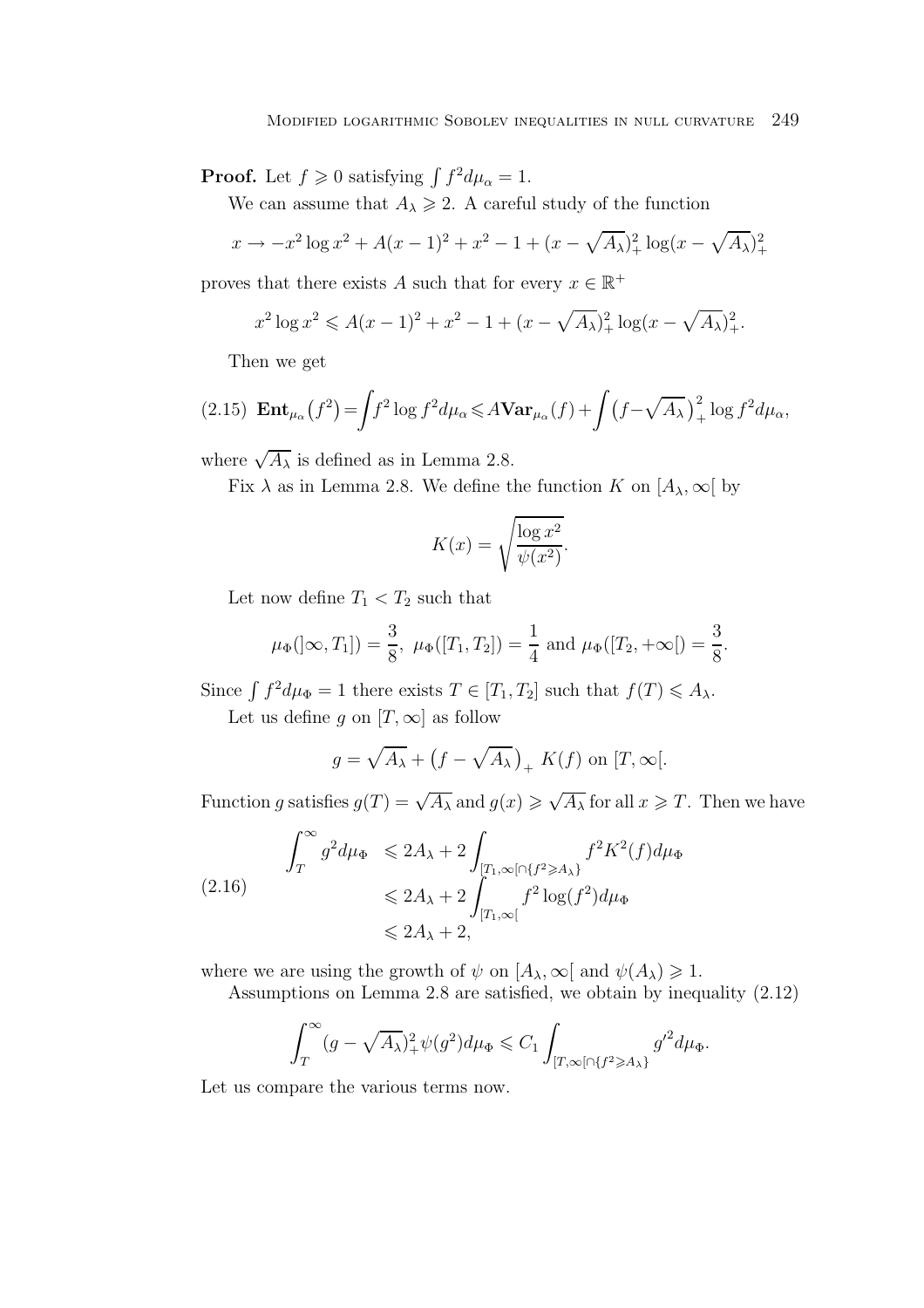Due to the property (**H**), K is lower bounded on  $[\sqrt{A_{\lambda}}, \infty]$  by  $\alpha \geq 1$ (maybe for  $A_{\lambda}$  larger), then we get firstly

$$
\sqrt{A_{\lambda}} + \left(f - \sqrt{A_{\lambda}}\right)_{+} K(f) \geqslant \sqrt{A_{\lambda}} + \left(f - \sqrt{A_{\lambda}}\right)_{+} \alpha \geqslant f \quad \text{on} \quad \{f^{2} \geqslant A_{\lambda}\}.
$$

Then

$$
\left(g - \sqrt{A_{\lambda}}\right)^2_{+} \psi(g^2) \ge \left(f - \sqrt{A_{\lambda}}\right)^2_{+} K(f)^2 \psi(f^2) = \left(f - \sqrt{A_{\lambda}}\right)^2_{+} \log f^2,
$$

by the definition of  $K$ , then we obtain

(2.17) 
$$
\int_T^{\infty} (f - \sqrt{A_{\lambda}})_+^2 \log f^2 d\mu_{\Phi} \le \int_T^{\infty} (g - \sqrt{A_{\lambda}})_+^2 \psi(g^2) d\mu_{\Phi}.
$$

Secondly we have on  $\{f \ge \sqrt{A_{\lambda}}\}$ 

$$
g' = f'K(f) + \left(f - \sqrt{A_{\lambda}}\right)_{+} f'K'(f)
$$
  
=  $f'K(f) \left(1 + \left(f - \sqrt{A_{\lambda}}\right)_{+} \frac{K'(f)}{K(f)}\right)$ 

.

But we have, for  $x \ge \sqrt{A_{\lambda}}$ ,

$$
\left| 1 + (x - \sqrt{A_{\lambda}}) \frac{K'(x)}{K(x)} \right| \leq 1 + x \left| \frac{K'(x)}{K(x)} \right|
$$
  

$$
\leq 1 + \frac{1}{\log x} + 4 \left| \frac{\lambda}{x} \frac{g'(\lambda 2 \log x)}{g(\lambda 2 \log x)} \right|,
$$

where  $g(x) = \Phi^{*-1}(x)$ . Using the estimation (2.11) we obtain that there where  $g(x) = \Psi$  (*x*). Using the estimate exists  $C > 0$  such that for all  $x \ge \sqrt{A_{\lambda}}$ ,

$$
\left|1 + (x - \sqrt{A_{\lambda}}) \frac{K'(x)}{K(x)}\right| \leq C.
$$

We get then

$$
g'^2 \leqslant Cf'^2K^2(f) \quad \text{on} \quad \{f^2 \geqslant A_\lambda\},
$$

for some  $C<\infty$  and then

(2.18) 
$$
\int_{[T,\infty[\cap\{f^2\geq A_\lambda\}} g'^2 d\mu_{\Phi} \leq C \int_{[T,\infty[\cap\{f^2\geq A_\lambda\}} f'^2 K^2(f) d\mu_{\Phi}.
$$

By equation  $(2.17)$  and  $(2.18)$  we obtain

$$
\int_T^{\infty} (f - \sqrt{A_{\lambda}})_+^2 \log f^2 d\mu_{\Phi} \leqslant C \int_{[T,\infty[ \cap \{f^2 \geqslant A_{\lambda}\}} f'^2 K^2(f) d\mu_{\Phi}.
$$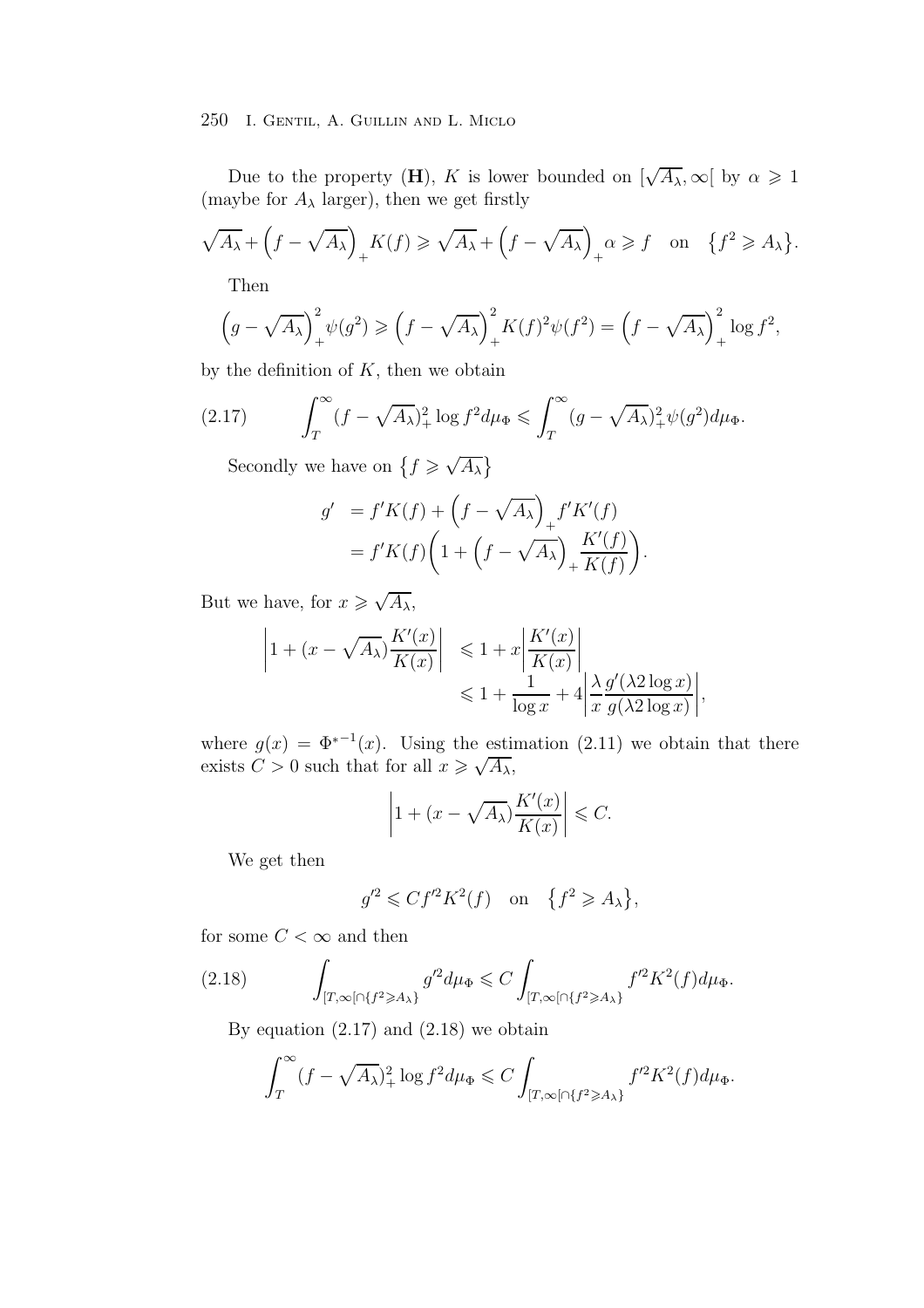Let  $u_0 > 0$ ,

$$
\int_{T}^{\infty} (f - \sqrt{A_{\lambda}})_{+}^{2} \log f^{2} d\mu_{\Phi} \le
$$
  

$$
C \int_{[T,\infty[ \cap \{f^{2} \geq A_{\lambda}\}} \tau_{2}^{*} \left(u_{0} \left(\frac{f'}{f}\right)^{2}\right) f^{2} d\mu_{\Phi} + \int_{[T,\infty[ \cap \{f^{2} \geq A_{\lambda}\}} \tau_{2} \left(\frac{K^{2}(f)}{u_{0}}\right) f^{2} d\mu_{\Phi},
$$

where the function  $\tau_2$  is defined as in equation (2.9) by

(2.19) 
$$
\tau_2(x) = \begin{cases} x\Phi(h^{-1}(m))\frac{1-\epsilon}{2\lambda m} & \text{if } 0 \leq x < m\\ \Phi(h^{-1}(x))\frac{1-\epsilon}{2\lambda} & \text{if } x \geq m, \end{cases}
$$

where h is defined on equation (2.5) and m on equation (2.9). The function  $\tau_2$ is equal to  $\tau$  up to a constant factor.

Using Lemma 2.10 we get

$$
\int_{T}^{\infty} (f - \sqrt{A_{\lambda}})_+^2 \log f^2 d\mu_{\Phi} \le
$$
  

$$
C \int_{[T,\infty[ \cap \{f^2 \ge A_{\lambda}\}} \tau_2^* \left(u_0 \left(\frac{f'}{f}\right)^2\right) f^2 d\mu_{\Phi} + \frac{1}{2} \int_{[T,\infty[ \cap \{f^2 \ge A_{\lambda}\}} f^2 \log f^2 d\mu_{\Phi}.
$$

The same method can be used on  $]-\infty,T]$  and then there is  $C' < \infty$ such that

$$
\int_{-\infty}^{T} (f - \sqrt{A_{\lambda}})^2 + \log f^2 d\mu_{\Phi} \le
$$
\n
$$
C' \int_{]-\infty, T] \cap \{f^2 \ge A_{\lambda}\}} \tau_2^* \left( u_0 \left( \frac{f'}{f} \right)^2 \right) f^2 d\mu_{\Phi} + \frac{1}{2} \int_{]-\infty, T] \cap \{f^2 \ge A_{\lambda}\}} f^2 \log f^2 d\mu_{\Phi}.
$$

And then we get

$$
\int (f - \sqrt{A_{\lambda}})_+^2 \log f^2 d\mu_{\Phi} \le
$$
\n
$$
(C + C') \int_{\{f^2 \ge A_{\lambda}\}} \tau_2^* \left( u_0 \left( \frac{f'}{f} \right)^2 \right) f^2 d\mu_{\Phi} + \frac{1}{2} \int_{\{f^2 \ge A_{\lambda}\}} f^2 \log f^2 d\mu_{\Phi}.
$$

Note that constants C and C' do not depend on  $T \in [T_1, T_2]$ .

Then by inequality (2.15) and Lemma 2.5, Proposition 2.9 is proved.  $\blacksquare$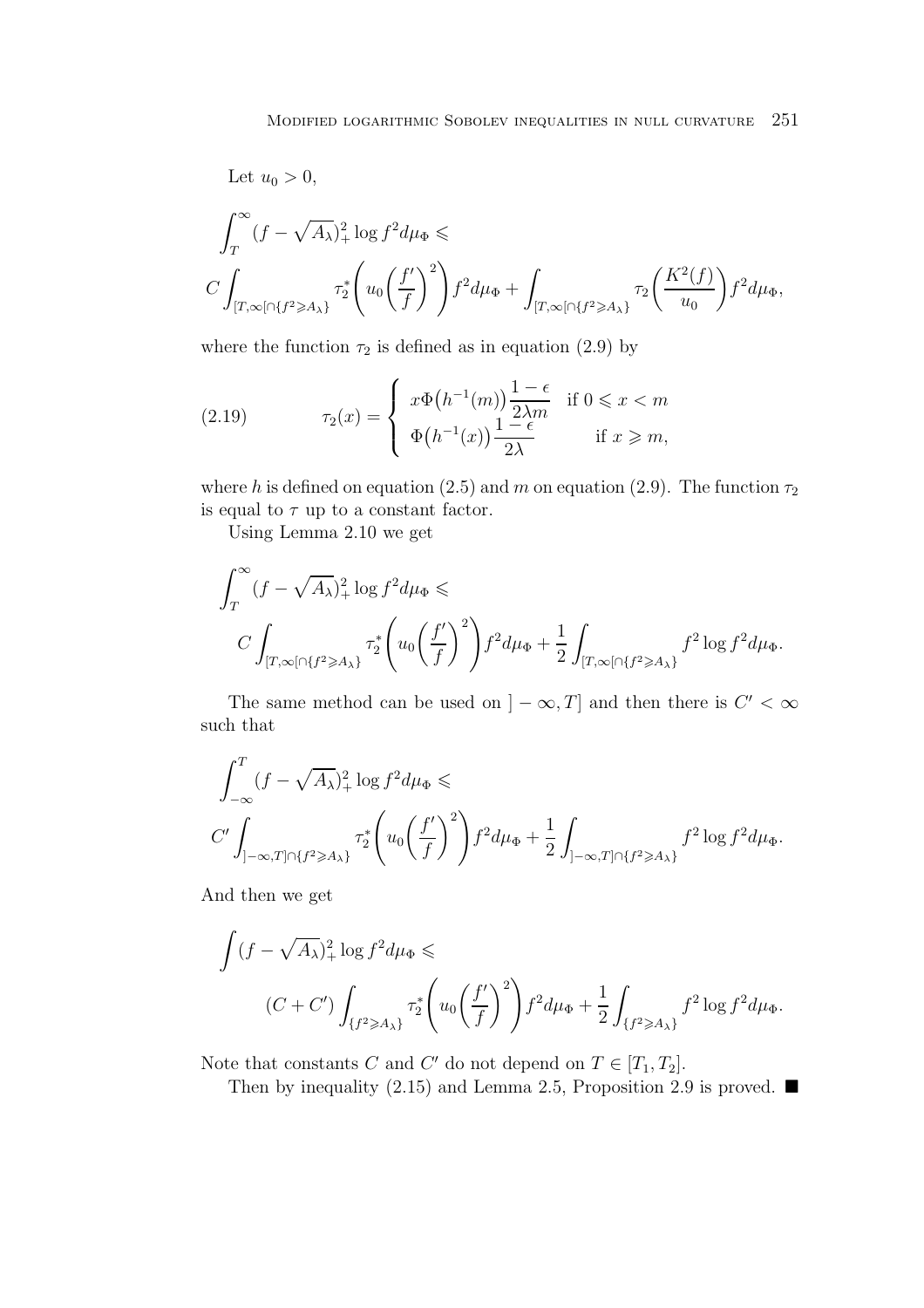**Lemma 2.10** *There exists*  $u_0 > 0$  *such that, for all*  $x \geq A_\lambda$  *we have* 

$$
\tau_2\bigg(\frac{K^2(x)}{u_0}\bigg) \leqslant \frac{1}{2}\log x^2.
$$

**Proof.** Let  $\kappa = 2\lambda/(1 - \epsilon)$ . For all  $x \geq M$ , where M is defined on equation  $(2.9)$ , we have

$$
\tau_2(h(x)) = \frac{\Phi(x)}{\kappa},
$$

$$
\tau_2\left(\frac{x^2}{\Phi(x)}\right) = \frac{\Phi(x)}{\kappa}.
$$

 $\tau_2$  is increasing, then due to the property (**H**) we have for  $x \geqslant M$ 

$$
\tau_2\bigg((1+\epsilon)^2 \frac{\Phi(x)}{\Phi'(x)^2}\bigg) \leqslant \frac{\Phi(x)}{\kappa}.
$$

Using now inequality (2.2) one has

$$
\frac{1}{\Phi'(x)} \geqslant \frac{1}{\Phi^{*-1}((1-\epsilon)\Phi(x))},
$$

then for all  $x \geqslant M$ ,

$$
\tau_2\bigg((1+\epsilon)^2 \frac{\Phi(x)}{\Phi^{*-1}((1-\epsilon)\Phi(x))^2}\bigg) \leqslant \frac{\Phi(x)}{\kappa}.
$$

Take now  $z = (1 - \epsilon)\Phi(x)$ ,

$$
\tau_2 \bigg( \frac{(1+\epsilon)^2}{1-\epsilon} \frac{z}{\Phi^{*-1}(z)^2} \bigg) \leqslant \frac{z}{(1-\epsilon)\kappa},
$$

to finish take

$$
x = \exp\left(\frac{z}{(1 - \epsilon)\kappa}\right)
$$

to obtain

$$
\tau_2 \bigg( (1+\epsilon)^2 \kappa \frac{\log x^2}{\Phi^{*-1} \left( \frac{(1-\epsilon)\kappa}{2} \log x^2 \right)^2} \bigg) \leqslant \frac{1}{2} \log x^2.
$$

Recall that  $\lambda = (1 - \epsilon)\kappa/2$  and let take  $u_0 = 1/((1 + \epsilon)^2 \kappa)$ , to obtain the result for  $x \geqslant C$ , where C is a constant depending on  $\Phi$ .

If we have  $A_{\lambda} < C$ , one can change the value of  $u_0$  to obtain also the ult on  $[A_{\lambda}, C]$ result on  $[A_\lambda, C]$ .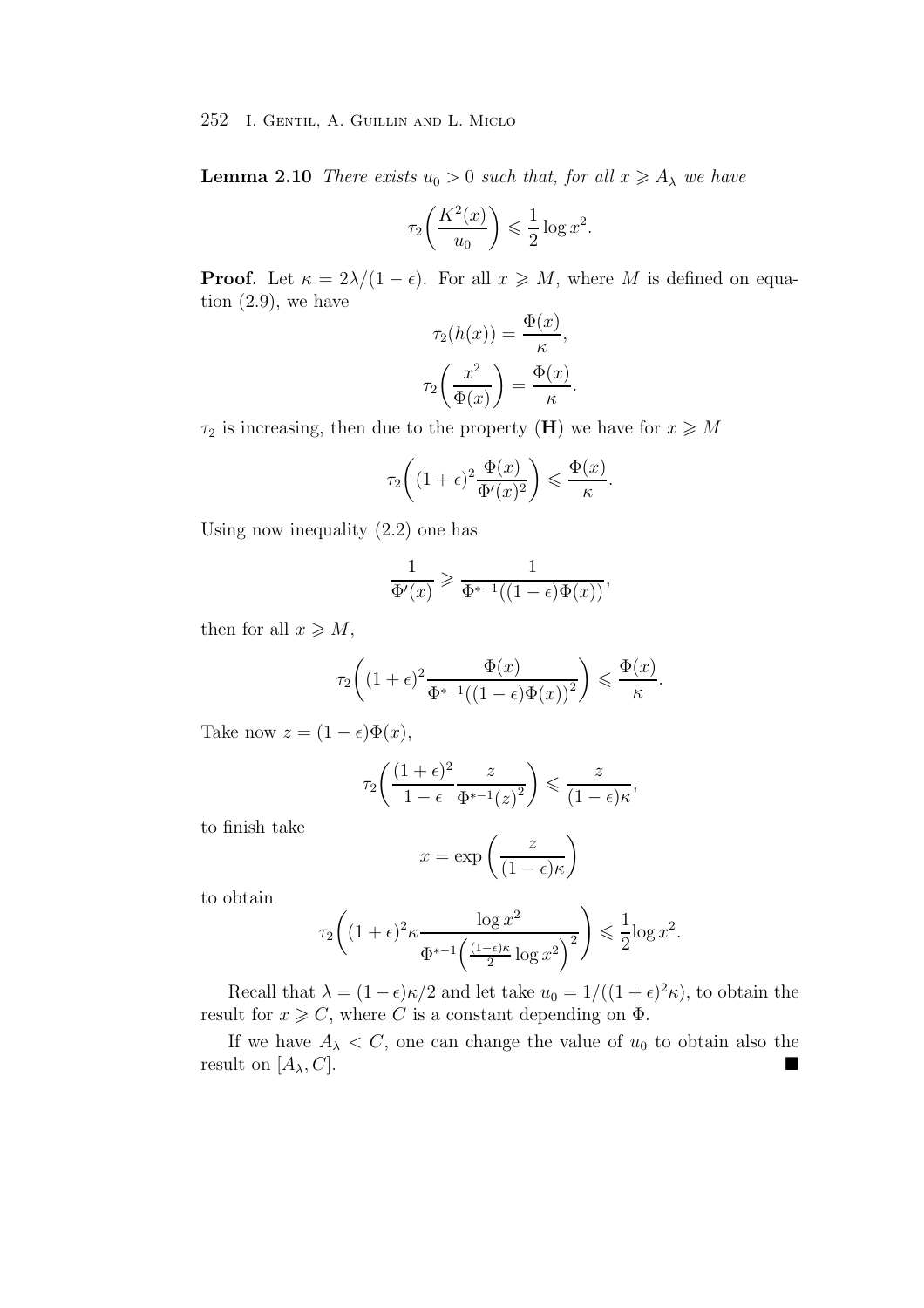**Proof of Theorem 1.2.** To give the proof of the theorem we need to give an other result like Proposition 2.4. By the same argument as in Proposition 2.4 one can also prove that there exists  $A, A', B, D > 0$  such that for any functions  $f \geqslant 0$  satisfying

$$
\int f^2 d\mu_{\alpha} = 1 \text{ and } \mathbf{Ent}_{\mu_{\alpha}}(f^2) \geq 1
$$

we have for some  $C'(A_{\lambda}), C(A_{\lambda})$ 

$$
(2.20) \quad \mathbf{Ent}_{\mu_{\Phi}}(f^2) \leqslant C'(A_{\lambda}) \mathbf{Var}_{\mu_{\Phi}}(f) + C(A_{\lambda}) \int_{f^2 \geqslant A_{\lambda}} H_{\Phi}\left(\frac{f'}{f}\right) f^2 d\mu_{\Phi},
$$

where  $H_{\Phi}$  is defined on (1.10) and  $A_{\lambda}$  on the Proposition 2.9.

Then the proof of the theorem is a simple consequence of (2.20) and Proposition 2.9.

# **3. Classical properties and applications**

Let us give here properties inherited directly from the methodology known for classical logarithmic Sobolev inequalities.

**Proposition 3.1** *1 This property is known under the name of tensorization.*

Let  $\mu_1$  and  $\mu_2$  *two probability measures on*  $\mathbb{R}^{n_1}$  *and*  $\mathbb{R}^{n_2}$ *. Suppose that*  $\mu_1$ *(resp.*  $\mu_2$ *) satisfies the a MLSI with function*  $H_{\Phi}$  *and constant*  $A_1$  *(resp. with constant*  $A_2$ *) then the probability*  $\mu_1 \otimes \mu_2$  *on*  $\mathbb{R}^{n_1+n_2}$ *, satisfies a MLSI with function*  $H_{\Phi}$  *and constant* max  $\{A_1, A_2\}$ .

*2 This property is known under the name of perturbation.*

*Let*  $\mu$  *a* measure on  $\mathbb{R}^n$  *a* MLSI with function  $H_{\Phi}$  and constant A. Let h *a bounded function on*  $\mathbb{R}^n$  *and defined*  $\tilde{\mu}$  *as* 

$$
d\tilde{\mu} = \frac{e^h}{Z} d\mu,
$$

*where*  $Z = \int e^{h} d\mu$ .

*Then the measure*  $\tilde{\mu}$  *satisfies a MLSI with function*  $H_{\Phi}$  *and the constant* 

 $D = Ae^{2osc(h)}$ , where  $osc(h) = \sup(h) - \inf(h)$ .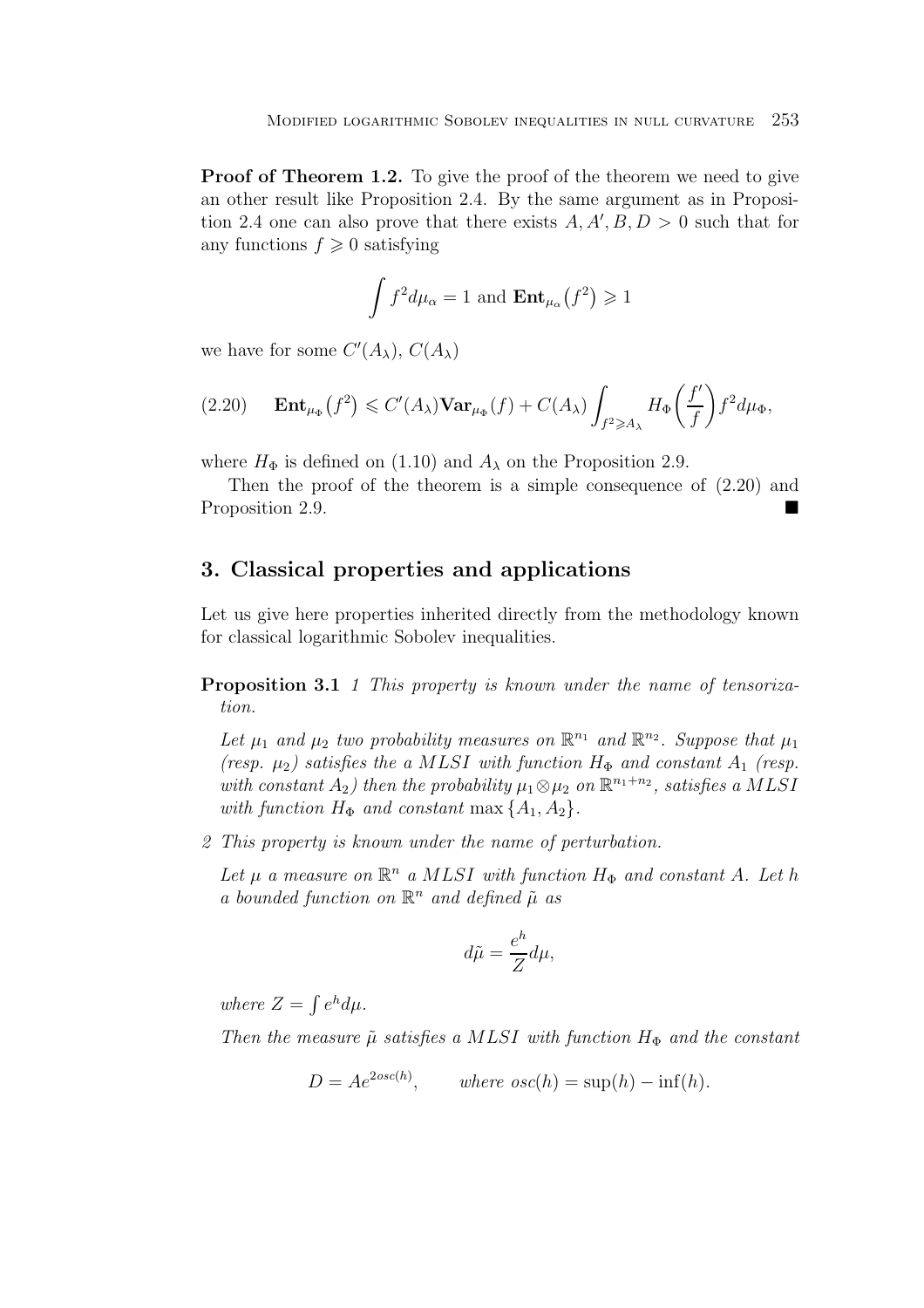*3 Link between MLSI of function*  $H$ <sup> $\Phi$ </sup> *with Poincaré inequality.* 

*Let*  $\mu$  *a* measure on  $\mathbb{R}^n$ . If  $\mu$  satisfies a MLSI with function  $H_{\Phi}$  and *constant* A, then  $\mu$  *satisfies* a *Poincaré inequality with the constant* A. Let us recall that u satisfies a Poincaré inequality with constant A if

$$
\mathbf{Var}_{\mu}(f) \leqslant A \int |\nabla f|^2 d\mu,
$$

*for all smooth function* f*.*

**Proof.** One can find the details of the proof of the properties of tensorization and perturbation and the implication of the Poincaré inequality in chapters 1 and 3 of  $[1, Section 1.2.6., Theorem 3.2.1 and Theorem 3.4.3].$ 

**Proposition 3.2** *Assume that the probability measure*  $\mu$  *on* R *satisfies a*  $MLSI$  with function  $H_{\Phi}$  and constant A. Then there exists three constants  $B, C, D \geq 0$ , independent of n such that: if F is a function on  $\mathbb{R}^n$  such that  $\forall i, \|\partial_i F\|_{\infty} \leqslant \zeta$ , then we get for  $\lambda \geqslant 0$ ,

(3.1) 
$$
\mu^{\otimes n}(|F - \mu^{\otimes n}(F)| \ge \lambda)
$$
  
 $\le \begin{cases} 2 \exp\left(-nB\Phi\left(C\frac{\lambda}{n\zeta}\right)\right) & \text{if } \lambda > nD\zeta, \\ 2 \exp\left(-B\frac{\lambda^2}{n\zeta^2}\right) & \text{if } 0 \le \lambda \le nD\zeta. \end{cases}$ 

**Proof.** Let us first present the proof when  $n = 1$ . Assume, without loss of generality, that  $\int F d\mu = 0$ . Due to the homogeneous property of (3.1) on can suppose that  $\zeta = 1$ .

Let us recall briefly Herbst's argument (see [1, Chapter 7] for more details). Denote  $\psi(t) = \int e^{t} d\mu$ , and remark that MLSI of function  $H_{\Phi}$ applied to  $f^2 = e^{tF}$ , using basic properties of  $H_{\Phi}$ , yields to

(3.2) 
$$
t\psi'(t) - \psi(t)\log\psi(t) \leq AH_{\Phi}\left(\frac{t}{2}\right)\psi(t)
$$

which, denoting  $K(t) = (1/t) \log \psi(t)$ , entails

$$
K'(t)\leqslant \frac{A}{t^2}H_{\Phi}\bigg(\frac{t}{2}\bigg).
$$

Then, integrating, and using  $K(0) = \int F d\mu = 0$ , we obtain

(3.3) 
$$
\psi(t) \le \exp\left(At \int_0^t \frac{1}{s^2} H_{\Phi}\left(\frac{s}{2}\right) ds\right).
$$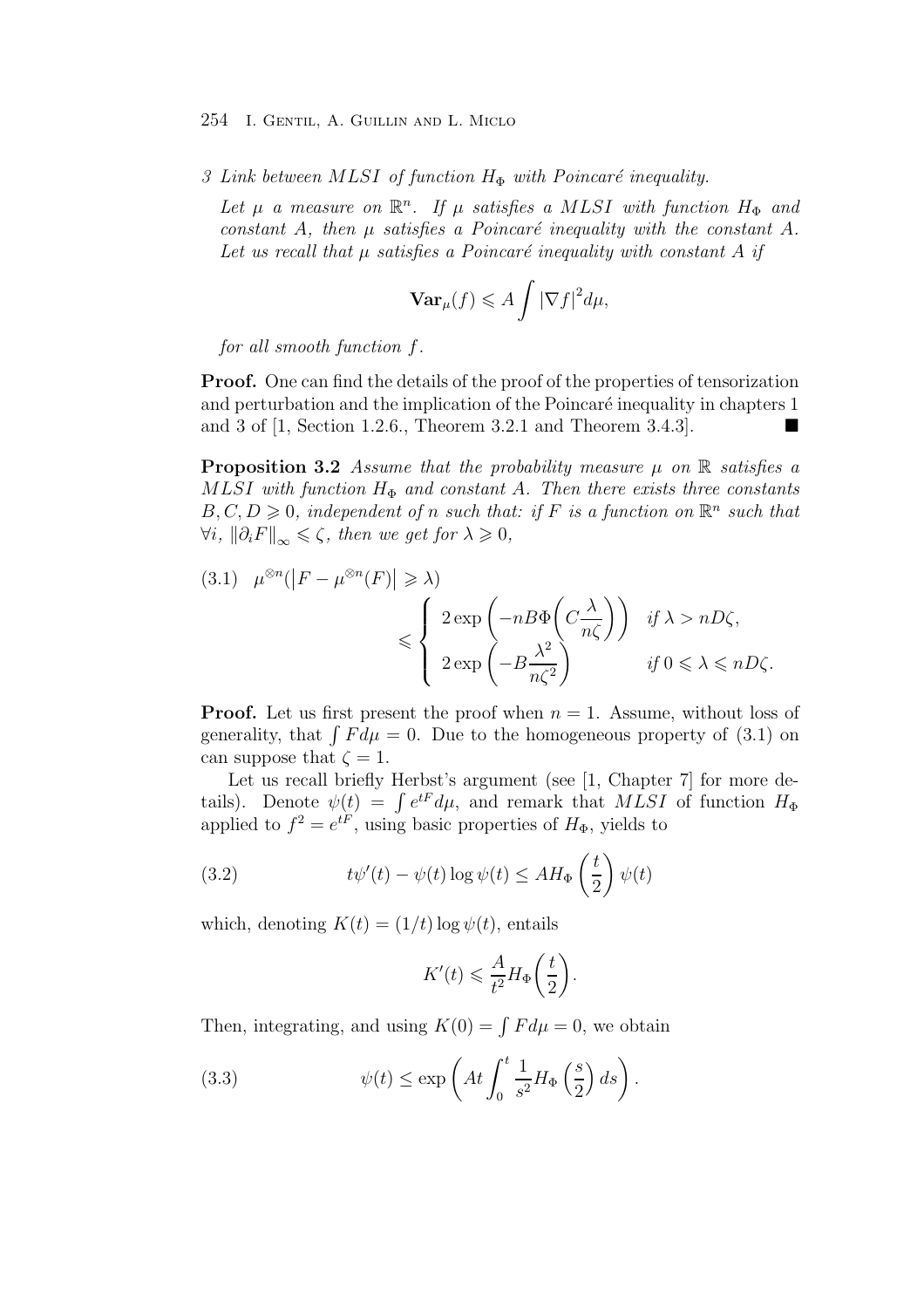Then we get using Markov inequality

$$
\mu(|F - \mu(F)| \ge \lambda) \le 2 \exp\left(\min_{t \ge 0} \left\{ At \int_0^t \frac{1}{s^2} H_{\Phi}\left(\frac{s}{2}\right) ds - \lambda t \right\} \right).
$$

Let note, for  $t \geqslant 0$ ,

$$
G(t) = At \int_0^t \frac{1}{s^2} H_{\Phi}\left(\frac{s}{2}\right) ds - \lambda t.
$$

An easy study proves that G admits a minimum on  $\mathbb{R}^+$  on the value  $t_0$  which satisfies for  $\lambda > 0$   $G'(t_0) = 0$ . Then due to the definition of  $H_{\Phi}$  we get that

$$
\min_{t \geq 0} \{ G(t) \} = -\frac{\lambda^2}{A}, \quad \text{if } \lambda \leqslant AD.
$$

Assume now that  $\lambda \geqslant AD$  then we obtain after derivation

(3.4) 
$$
\min_{t \geq 0} \{G(t)\} = -A\Phi^*\left(t_0 \frac{B}{2}\right),
$$

with

$$
\lambda t_0 = At_0 \int_0^{t_0} \frac{1}{s^2} H_{\Phi}\left(\frac{s}{2}\right) ds + AH_{\Phi}\left(\frac{t_0}{2}\right).
$$

We first prove that there exists  $C \geq 0$  such that for all  $t_0$  large enough

(3.5) 
$$
t_0 \int_0^{t_0} \frac{1}{s^2} H_{\Phi}\left(\frac{s}{2}\right) ds \leq C H_{\Phi}\left(\frac{t_0}{2}\right).
$$

For  $\kappa \geq 0$  large enough and  $t_0 \geq \kappa$  we get using then inequality (2.2) we get

$$
t_0 \int_{\kappa}^{t_0} \frac{1}{s^2} H_{\Phi}\left(\frac{s}{2}\right) ds \leqslant C t_0 \int_{\kappa}^{t_0} \frac{1}{s^2} \Phi\left(\Phi'^{-1}\left(\frac{s}{2}\right)\right) ds,
$$

with  $C \geqslant 0$ . Then by a change of variables and integration by parts, for large enough  $t_0$ ,

$$
t_0 \int_{\kappa}^{t_0} \frac{1}{s^2} \Phi\left(\Phi'^{-1}\left(\frac{s}{2}\right)\right) ds = \frac{t_0}{2} \int_{\Phi'^{-1}\left(\frac{\kappa}{2}\right)}^{\Phi'^{-1}\left(\frac{t_0}{2}\right)} \frac{\Phi(u)}{\Phi'(u)^2} \Phi''(u) du
$$
  
\$\leqslant \frac{t\_0}{2} \frac{\Phi(\Phi^{-1}(\kappa/2))}{\Phi'(\Phi^{-1}(\kappa/2))} + \frac{t\_0}{2} \Phi'^{-1}(t\_0/2)\$  
\$\leqslant C t\_0 \Phi'^{-1}(t\_0/2),\$

for some other  $C \geqslant 0$ . Then we get, using inequality (2.3), for  $t_0$  large enough,

$$
t_0 \int_0^{t_0} \frac{1}{s^2} H_{\Phi}\left(\frac{s}{2}\right) ds \leq C t_0 \Phi'^{-1}(t_0/2) \leq C' \Phi^*(t_0/2).
$$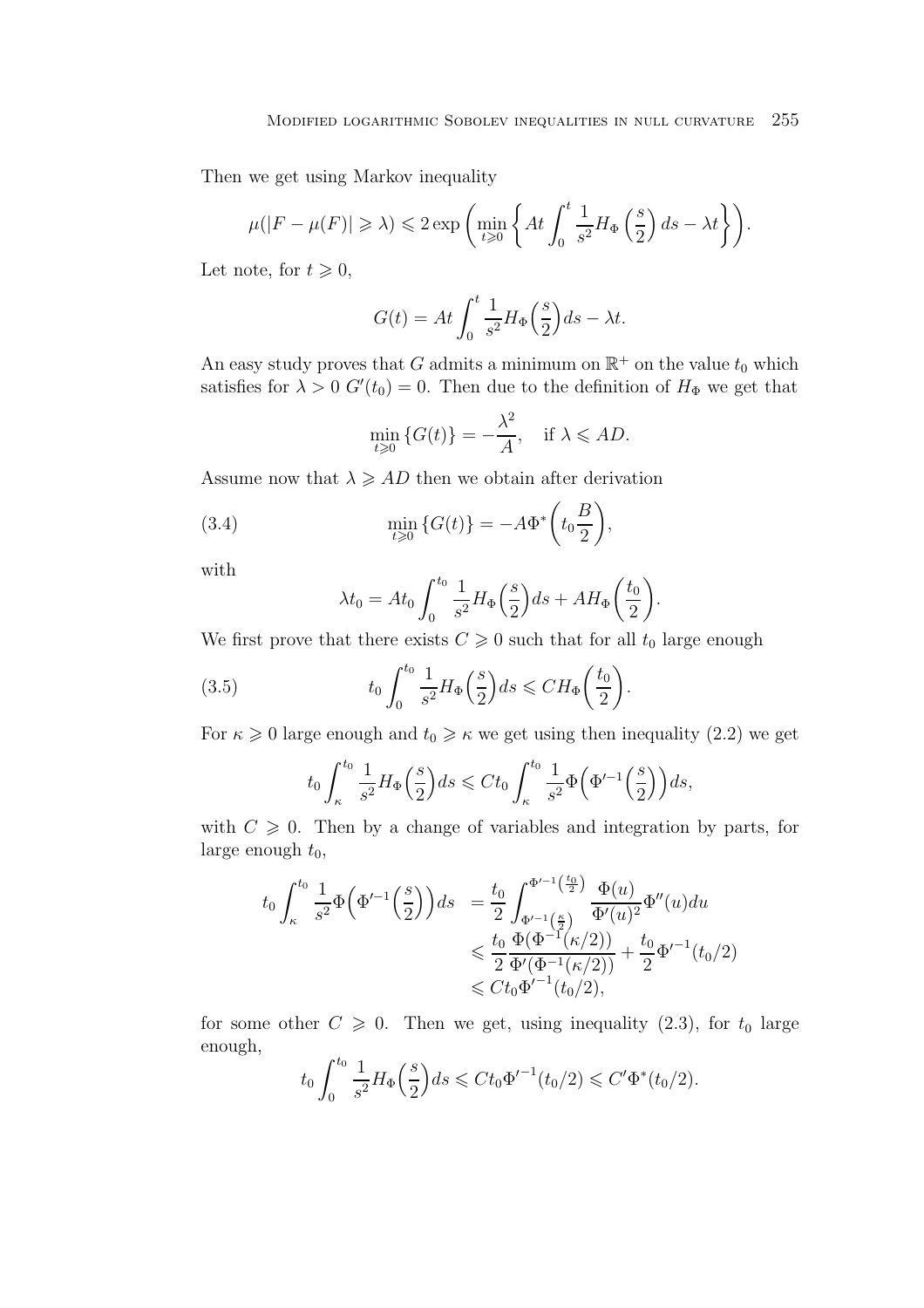for some constant  $C' \geq 0$  and for  $t_0$  large enough. Then inequality (3.5) is proved. By  $(3.5)$  and  $(3.4)$  one get for  $t_0$  large enough,

$$
\lambda t_0 \leqslant A' \Phi^* \bigg( \frac{t_0}{2} \bigg),
$$

for some constant  $A' \geq 0$ . But, using inequality (2.3) and property (**H**) we get then, for other constants  $C, C', A$ ,

$$
\Phi'(A\lambda) \leq C t_0,
$$
  
\n
$$
\min_{t \geq 0} \{ G(t) \} \leq -A \Phi^*(B \Phi'(C\lambda)) \leq -A \Phi^*(\Phi'(C'\lambda)),
$$

if  $\lambda$  is large enough and for some other constants  $A, B, C, C' \geq 0$ . Using inequality (2.2), we obtain the result in dimension 1.

For the *n*-dimensional extension, use the tensorization property of  $MLSI$ of function  $H_{\Phi}$  and

$$
\sum_{i=1}^{n} H_{\Phi}\left(\frac{t}{2}\partial_{i}F\right) \leqslant nH_{\Phi}\left(\frac{t}{2}\right).
$$

Then we can use the case of dimension 1 with the constant A replaced by  $An$ .

**Remark 3.3** *Let us present a simple application of the preceding proposition to deviation inequality of the empirical mean of a function. Consider the real valued function* f, with  $|f'| \leq 1$ . Let apply Proposition 3.2 with the two *functions*

$$
F(x_1,...,x_n) = \frac{1}{n} \sum_{k=1}^n f(x_k)
$$
 and  $F(x_1,...,x_n) = \frac{1}{\sqrt{n}} \sum_{k=1}^n f(x_k)$ .

*We obtain then*

$$
\mathbb{P}\left(\frac{1}{n}\left|\sum_{k=1}^{n}f(X_k)-\mu(f)\right|>\lambda\right) \leq \begin{cases} 2\exp\left(-nA\Phi(B\lambda)\right) & \text{if }\lambda \geq D, \\ 2\exp\left(-nA\lambda^2\right) & \text{if } 0 \leq \lambda \leq D, \end{cases}
$$

$$
\mathbb{P}\left(\frac{1}{\sqrt{n}}\left|\sum_{k=1}^{n}f(X_k)-\mu(f)\right|>\lambda\right)
$$

$$
\leq \begin{cases} 2\exp\left(-nA\Phi\left(B\frac{\lambda}{\sqrt{n}}\right)\right) & \text{if }\lambda \geq D\sqrt{n}, \\ 2\exp\left(-A\lambda^2\right) & \text{if } 0 \leq \lambda \leq D\sqrt{n}. \end{cases}
$$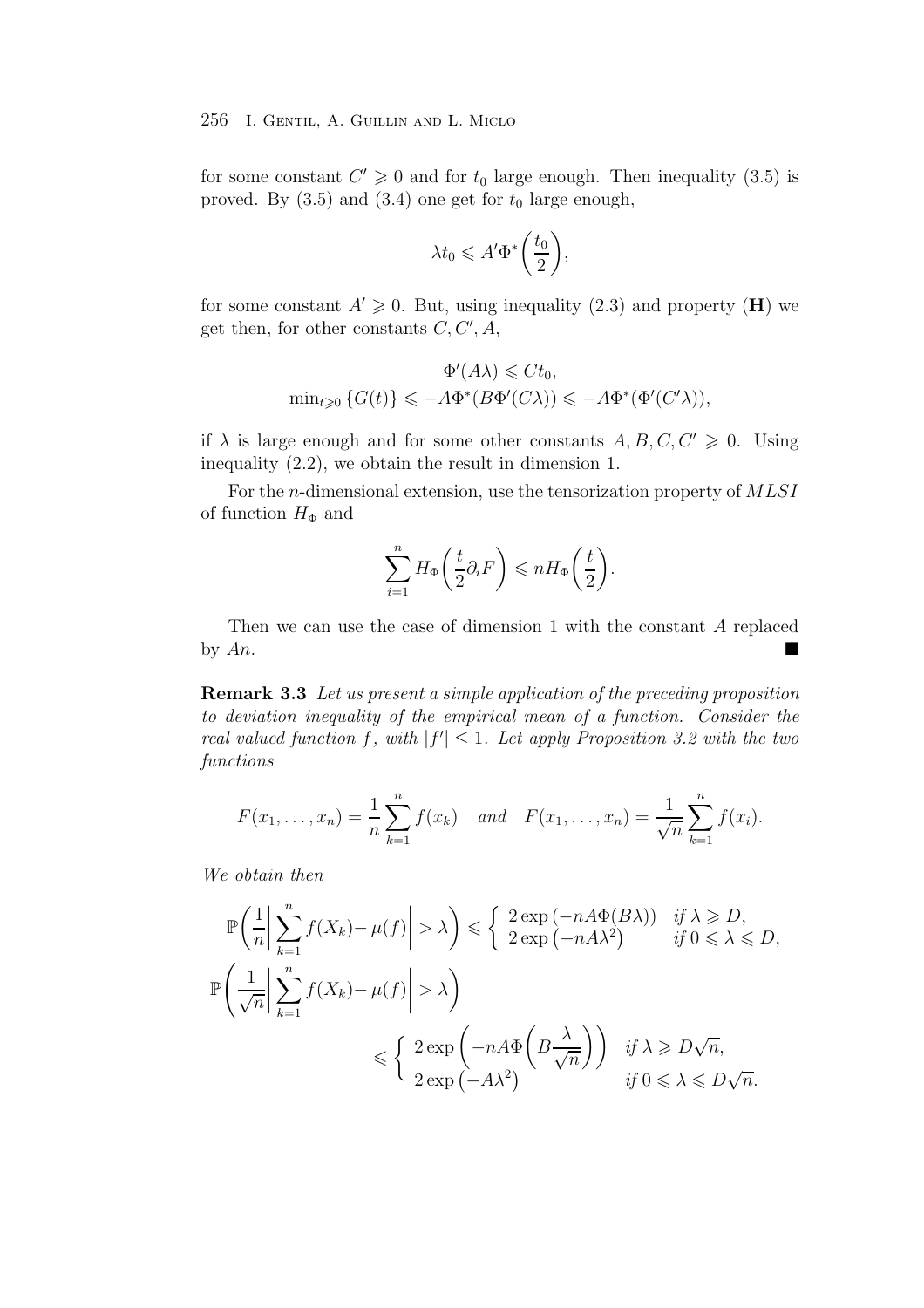## **References**

- [1] ANÉ, C., BLACHÈRE, S., CHAFAÏ, D., FOUGÈRES, P., GENTIL, I., MALRIEU, F., ROBERTO, C. AND SCHEFFER, G.: Sur les inégalités de *Sobolev logarithmiques.* Panoramas et Synthèses **10**. Société Mathématique de France, Paris, 2000.
- [2] BAKRY, D.: L'hypercontractivité et son utilisation en théorie des semigroupes. In *Lectures on probability theory.* École d'été de probabilités *de St-Flour 1992*, 1–114. Lecture Notes in Mathematics **1581**. Springer, Berlin, 1994.
- [3] BAKRY, D. AND EMERY, M.: Diffusions hypercontractives. In *Séminaire de probabilit´es, XIX, 1983/84*, 177–206. Lecture Notes in Mathematics **1123**. Springer, Berlin, 1985.
- [4] BARTHE, F., CATTIAUX, P. AND ROBERTO, C.: Interpolated inequalities between exponential and Gaussian, Orlicz hypercontractivity and isoperimetry. *Rev. Mat. Iberoamericana* **22** (2006), no. 3, 993–1067.
- [5] BARTHE, F. AND ROBERTO, C.: Sobolev inequalities for probability measures on the real line. *Studia Math.* **159** (2003), 481–497.
- [6] BOBKOV, S. G. AND GÖTZE, F.: Exponential integrability and transportation cost related to logarithmic Sobolev inequalities. *J. Funct. Anal.* **163** (1999), 1–28.
- [7] BOBKOV, S. G. AND LEDOUX, M.: Poincaré's inequalities and Talagrand's concentration phenomenon for the exponential distribution. *Probab. Theory Related Fields* **107** (1997), 383–400.
- [8] Gentil, I., Guillin, A. and Miclo, L.: Modified logarithmic Sobolev inequalities and transportation inequalities. *Probab. Theory Related Fields* **133** (2005), no. 3, 409–436.
- [9] Gross, L.: Logarithmic Sobolev inequalities. *Amer. J. Math.* **97** (1975), 1061–1083.
- [10] LEDOUX, M.: Concentration of measure and logarithmic Sobolev inequalities. In *Séminaire de Probabilités XXXIII*, 120–216. Lecture Notes in Mathematics **1709**. Springer, Berlin, 1999.
- [11] Ledoux, M.: *The concentration of measure phenomenon*. Mathematical Surveys and Monographs **89**. American Mathematical Society, Providence, RI, 2001.
- [12] Muckenhoupt, B.: Hardy's inequality with weights. Collection of articles honoring the completion by Antoni Zygmund of 50 years of scientific activity, I. *Studia Math.* **44** (1972), 31–38.
- [13] Talagrand, M.: Concentration of measure and isoperimetric inequalities in product spaces. *Inst. Hautes Etudes Sci. Publ. Math. ´* **81** (1995), 73–205.